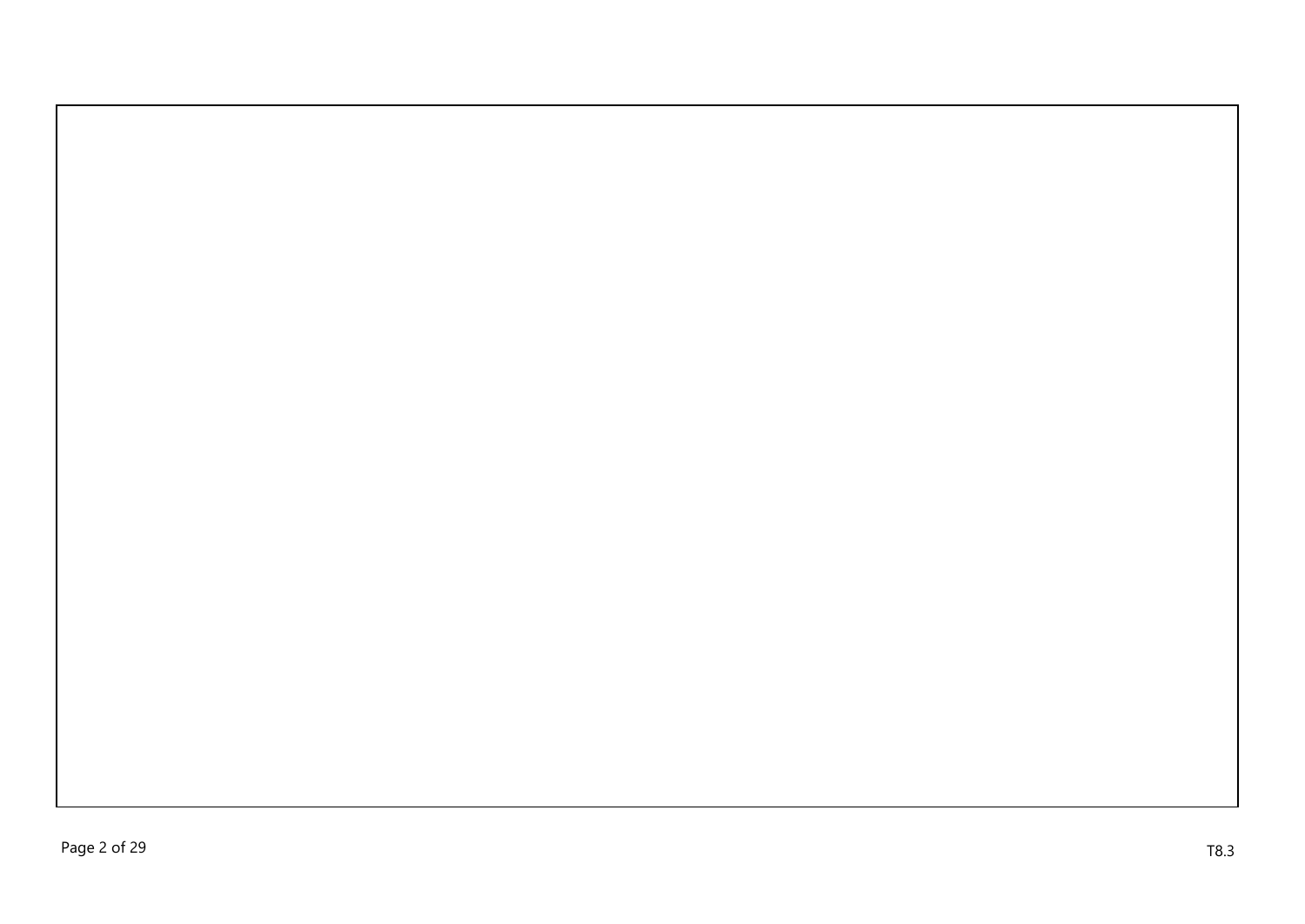| #              | Island | House Name   | Name                       | Sex       | National ID | ، ه ، بر <u>م</u> | ىئرىتر                        |
|----------------|--------|--------------|----------------------------|-----------|-------------|-------------------|-------------------------------|
| Male'          |        |              |                            |           |             |                   |                               |
| 1              | Male'  | G. Alishaa   | Ali Shareef                | M         | A000598     | ى - مەتوىنىگە     | أركمني المستمعرفر             |
| 2              | Male'  | G. Alishaa   | Hawwa Shareefa             | F         | A011877     | ى . ئەموشە        | رە ئەرۇ                       |
| $ 3\rangle$    | Male'  | G. Alishaa   | Mohamed Shareef            | M         | A058516     | ى - مەموشە        | ورەرو شەرو                    |
| $\vert 4$      | Male'  | G. Alishaa   | Ahmed Shareef              | M         | A074062     | ى . مەموشە        | رەرد شىرو                     |
| $\overline{5}$ | Male'  | G. Alishaa   | Mariyam Shaira             | F         | A095539     | ى - مەموشە        | و ده ده شور شور شور ش         |
| $\overline{6}$ | Male'  | G. Alishaa   | IBRAHIM SHAREEF            | M         | A103166     | ى بە كەنتىگە      | رە ئۆر ئىسىر                  |
| $\vert$ 7      | Male'  | G. Alishaa   | AMINATH REESHA ALI         | F         | A297845     | ى . ئەتوشە        |                               |
| 8              | Male'  | G. Alishaa   | Fathimath Reena Ali        | F         | A335151     | ى . ئەتوىتە       | توجوجي بريتر وكمي             |
| 9              | Male'  | G. Bathalaa  | Abdulla Hassan             | ${\sf M}$ | A034200     | ى ئەتمۇ           | مَدْهُ قَدْاللّه بَرْسَة مِدْ |
| 10             | Male'  | G. Bathalaa  | Mohamed Musthafa Abdulla   | M         | A045658     | ى ئەتمۇ           | وره رو و ه رو ره دالله        |
| 11             | Male'  | G. Bathalaa  | Khadeeja Ahmed             | F.        | A059909     | ى ئەتمۇ           | تزەرق كەشرىر                  |
| 12             | Male'  | G. Bathalaa  | Ali Bunyamin Abdulla       | M         | A059910     | ى ئەتمۇقى         | مو صمرته مصرفاته              |
| 13             | Male'  | G. Bathalaa  | Hassan Saamee              | M         | A059915     | ى ئەتمۇ           | پرستمبر    سنگامیِ            |
| 14             | Male'  | G. Bathalaa  | Ahmed Mujthaba Abdulla     | M         | A060036     | ى ئەتمۇ           | ره رو وه رو ره والله          |
| 15             | Male'  | G. Bathalaa  | Haleemath Maimoona Abdulla | F.        | A060037     | ى ئەتمۇ           | بريرة وردوشر وعدالله          |
| 16             | Male'  | G. Bathalaa  | Ibrahim Saleem Abdulla     | M         | A131563     | ى ئەتمۇ           | رە ئرىر ئىسىر ئەھىراللە       |
| 17             | Male'  | G. Bathalaa  | Hussain Shameem            | M         | A131617     | ى ئەتمۇ           | ج سەر شەھ بەر ئەر             |
| 18             | Male'  | G. Blue Line | Abbas Ibrahim              | M         | A007828     | - موجود ش         | 5,50, 050,                    |
| 19             | Male'  | G. Blue Line | Moomina Ali                | F.        | A007871     | - موجود ش         | دو پر ړیږ                     |
| 20             | Male'  | G. Blue Line | Thauheedha Ibrahim         | F.        | A007948     | - موجود ش         | בגוע גם ביב                   |
| 21             | Male'  | G. Blue Line | Ameenul Rahmaan Ibrahim    | M         | A009391     | ى ھۆكەر ش         | ג כסגס בי הסיביב              |
| 22             | Male'  | G. Blue Line | Adam Haleem                | M         | A025275     | ى ھۆتەر ش         | أردره برود                    |
| 23             | Male'  | G. Blue Line | Muslima Ali                | F.        | A058282     | ى ھۆۋە ش          | وصورة الأمي                   |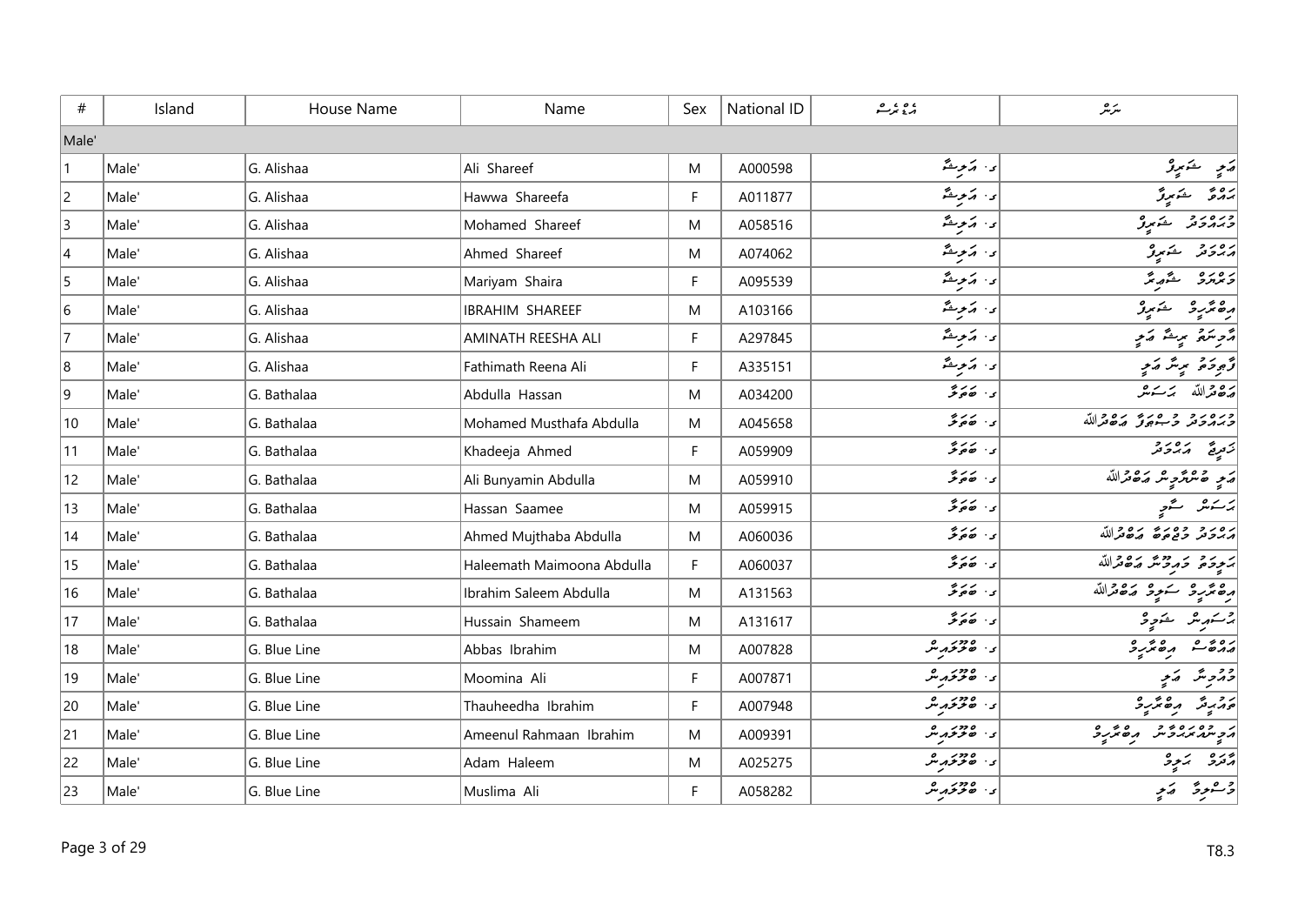| 24 | Male' | G. Blue Line    | Ilyas Ibrahim          | M           | A076994 | ى ھۆتەر ش                            | أروش رەئزىر                                                                                          |
|----|-------|-----------------|------------------------|-------------|---------|--------------------------------------|------------------------------------------------------------------------------------------------------|
| 25 | Male' | G. Blue Line    | Yaamin Faisal Ibrahim  | M           | A137833 | ی صوفرمی                             | أثرج تكر وكرسوفه وكالمرجو                                                                            |
| 26 | Male' | G. Blue Line    | Ajwad Ahmed            | M           | A278075 | ى ھۆۋەبىر                            | ر ور و ده رو<br> مقانو مدرو                                                                          |
| 27 | Male' | G. Blue Line    | Aishath Shadhin Haleem | F           | A349599 | ى ھۆمەر ھ                            | ە ئەستەم سەرسى ئەرە                                                                                  |
| 28 | Male' | G. Blue Line    | Ahmed Shaibaan Haleem  | M           | A349602 | ى ھۆخەر ش                            | رورد خرقه الكرو                                                                                      |
| 29 | Male' | G. Blue Line    | Hussain Arusham Abbas  | M           | A398229 | ی ۔ صوبور ش                          |                                                                                                      |
| 30 | Male' | G. Cool Grass   | Ibrahim Shiham         | M           | A039434 | ى بىرە ە بۇر ھ                       | أرە ئۆر ئەر ئە                                                                                       |
| 31 | Male' | G. Cool Grass   | Nazima Usman           | F           | A080796 | د ۱۵۵۶ می می<br>د ۱ مانورنگر         | شَعِرَة صَفَرَة شَر                                                                                  |
| 32 | Male' | G. Cool Grass   | Fathimath Saeeda       | F           | A081465 | د ۱۵۵۰ ور ه<br>د ۱ <b>۷ و</b> ر مرگ  | قرجوحر كتمير                                                                                         |
| 33 | Male' | G. Cool Grass   | Mohamed Rasheed        | M           | A099909 | ى بىرە ە بۇر ھ                       | ورەرو كەنبەتر                                                                                        |
| 34 | Male' | G. Cool Grass   | Ali Nishan             | M           | A103005 | د ۱۵۵۶ ورمړ ه<br>د ۱ مرمړ مرگ        | ړې سرچينې<br><u>په پ</u>                                                                             |
| 35 | Male' | G. Cool Grass   | Sofiyya Usman          | F           | A114372 | د ۱۵۵۶ ورمړ ه<br>د ۱ مرمړ مرگ        |                                                                                                      |
| 36 | Male' | G. Cool Grass   | Aminath Rasheeda       | F           | A115875 | د . «وه و پر م                       | أأدح مكرهم المتكرومن                                                                                 |
| 37 | Male' | G. Cool Grass   | Mariyam Nasha Johnston | $\mathsf F$ | A167261 | د وه ه ه و م                         | رەرە برگە ئەرقىق                                                                                     |
| 38 | Male' | G. Cool Grass   | Fathimath Shafaath     | F           | A331842 | د ۱۵۵۶ ورمړ ه<br>د ۱ مرمړ مرگ        | و رو شورو<br>ا <b>ز</b> ج حوض                                                                        |
| 39 | Male' | G. Cool Grass   | Aishath Ishama         | F           | A340421 | د . «وه و و ه<br>د . ما مرد مگر ک    | أمار مشكما والمشكرة                                                                                  |
| 40 | Male' | G. Dhuvaafaruge | Muneera Dhon Thuththu  | F           | A037255 | و به روه<br>د ۰ تر <i>وگ</i> برد     | د سر پر مده وه و                                                                                     |
| 41 | Male' | G. Dhuvaafaruge | Aishath Mamdhooha      | F           | A042452 | و به روه<br>د ۰ تروگو برو            | و دره ده ده.<br>درگاه در درگا                                                                        |
| 42 | Male' | G. Dhuvaafaruge | Aminath Shakeela       | F           | A045295 | و د د د د د<br>د ۰ تروگو برد         | لتمحر يئرة<br>شەر ئۇ                                                                                 |
| 43 | Male' | G. Dhuvaafaruge | Aishath Nahula         | $\mathsf F$ | A045300 | و په دره ده<br>د ۱ تروگو <i>بر</i> و | ە ئەستىمى سىرتىگە                                                                                    |
| 44 | Male' | G. Dhuvaafaruge | Fathimath Mohamed      | F           | A045394 | و د د د د د<br>د ۰ تروگو برد         | و دو وره دو                                                                                          |
| 45 | Male' | G. Dhuvaafaruge | Ahmed Aayaz            | ${\sf M}$   | A058954 | و د د د د د<br>د ۰ مروکو برد         | ره رو و وه                                                                                           |
| 46 | Male' | G. Dhuvaafaruge | Ali Ayaaz              | ${\sf M}$   | A150593 | و د د د د د<br>د ۰ تروگو برد         | أوسمية ويرششون                                                                                       |
| 47 | Male' | G. Dhuvaafaruge | Mariyam Sabaa          | F           | A150727 | و په دوه<br>د ۰ مر <i>وگ</i> مرد     | ر ه ر ه<br><del>ر</del> بربرو<br>سەنھ                                                                |
| 48 | Male' | G. Dhuvaafaruge | Madhin Abdul Matheen   | M           | A354639 | و په روه<br>ی۰ تروگو <i>پر</i> ی     | أو مع معصور و مع المحمد المحمد المحمد المحمد المحمد المحمد المحمد المحمد المحمد المحمد المحمد المحمد |
| 49 | Male' | G. Fehikokaa    | Maryam Shaneez         | F           | A036127 | ى ئۇرىتق                             | رەرە شەرچ                                                                                            |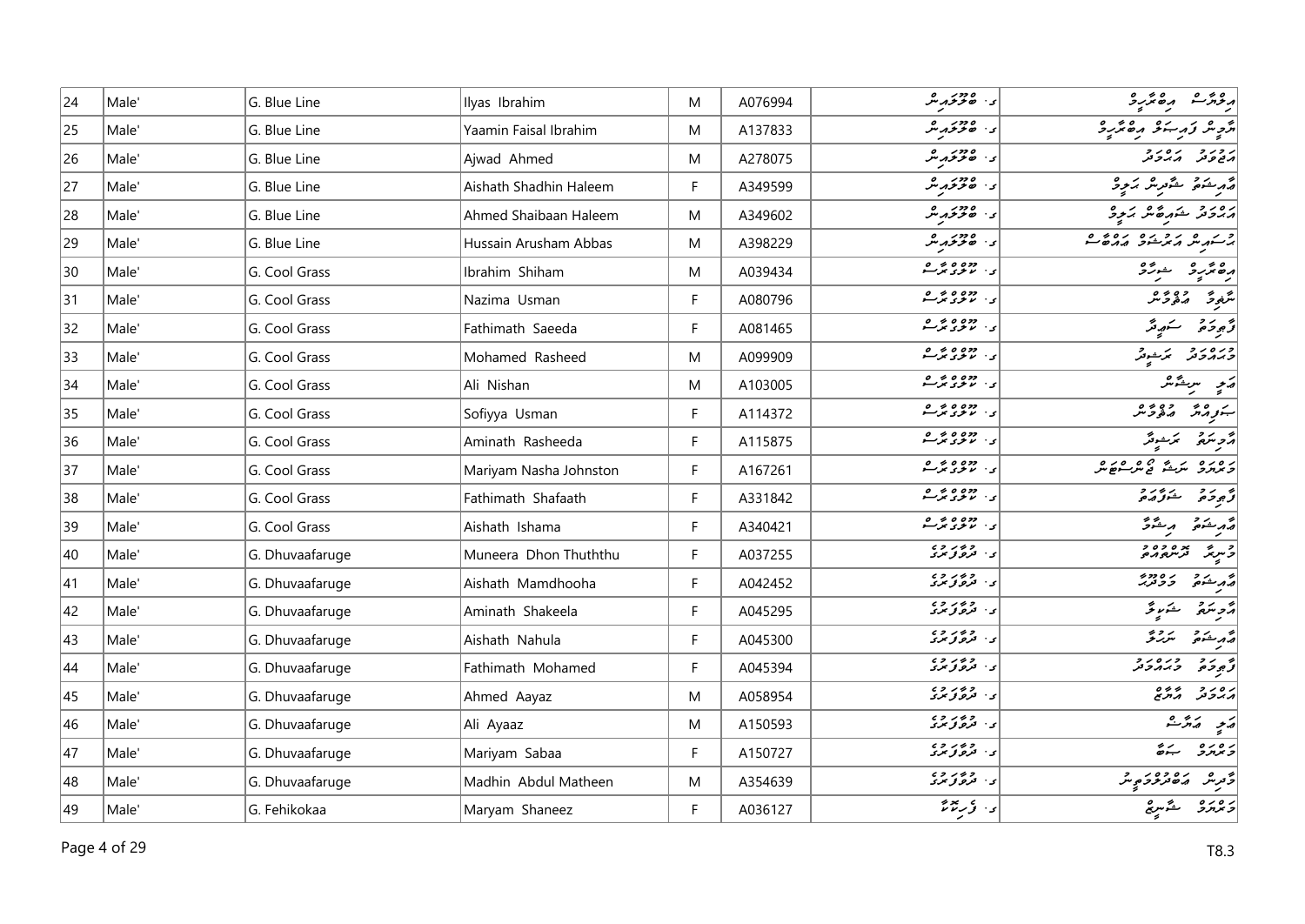| 50 | Male' | G. Fehikokaa    | Aishath Shehenaz        | F         | A036128 | ، ئۇرىيى <i>م</i>                       |                                       |
|----|-------|-----------------|-------------------------|-----------|---------|-----------------------------------------|---------------------------------------|
| 51 | Male' | G. Fehikokaa    | Fathimath Shazly        | F         | A038905 | ، ئۇرىيى <i>م</i>                       | أؤجر فرقم فيشمخ                       |
| 52 | Male' | G. Fehikokaa    | Mohamed Rashad          | M         | A090824 | ، ئۇرىيى <i>م</i>                       | ورەر دىر ئەر<br><i>جەم</i> ەر ئىمىشەر |
| 53 | Male' | G. Fenfini      | Ahmed Majid             | M         | A028197 | <sub>ئ</sub> ئۇشمەيىر                   | ر ور و گهر و                          |
| 54 | Male' | G. Fenfini      | Mohamed Naseer          | M         | A058245 | ى كۆشمۈس                                | ورەرو شبىر                            |
| 55 | Male' | G. Fenfini      | AISHATH NADH-HA NASEER  | F         | A323909 | <mark>ء- ۇشم</mark> وس                  | ە ئەسكە ئەرەبىر ئىرسوم                |
| 56 | Male' | G. Fenfini      | Fathimath Nabaha Naseer | F         | A350328 | <mark>ء<sub>َ</sub>، و</mark> َسْمَوِسِ | توجدة اللقائة الترسولى                |
| 57 | Male' | G. Fenhiri      | Ibrahim Mausoom         | ${\sf M}$ | A033455 | ء و عند بير                             |                                       |
| 58 | Male' | G. Fenhiri      | Aishath Layal Mausoom   | F         | A329298 | ا <sup>ی و</sup> قریظ پر سر             | أحمد شده و در دو دود                  |
| 59 | Male' | G. Flower Sweet | Mohamed Rasheed         | M         | A022310 | ى بۇ ئۇ ئۇ ئىرىسى ئەھ                   | وره رو ترجعتی                         |
| 60 | Male' | G. Flower Sweet | Aminath Rasheeda        | F         | A069246 | ء و و د ر عوي                           | أأرقبه ترشونكر                        |
| 61 | Male' | G. Flower Sweet | Mareena Abdulla         | F         | A079278 | ء و و و ر مر موقع                       | كرسيستر كدهقرالله                     |
| 62 | Male' | G. Flower Sweet | Abdul Rasheed           | M         | A079280 | ى بۇ ئۇ قەبىر شەم بى                    | ر ه ۶ و رکندور<br>در هو در سرشونر     |
| 63 | Male' | G. Flower Sweet | Ahmed Ismail            | M         | A080135 | ى بۇ ئۇ ئۇ ئەرب ھاي ھ                   | رەرو بەسىۋە ي                         |
| 64 | Male' | G. Flower Sweet | MOHAMED IFHAM RASHAD    | M         | A099058 | $ z_j ^2$ و ژوکر مرگور ج                | ورەر دە دەپ كەللەد                    |
| 65 | Male' | G. Flower Sweet | Mohamed Ismail          | M         | A156340 | ء و و څرو برر عو ه                      | ورەرو برخۇرۇ                          |
| 66 | Male' | G. Flower Sweet | Mohamed Uzair           | M         | A167368 | ى بۇ ئۇ ئۇسرىمبرىقى                     | כממכנג כל ב                           |
| 67 | Male' | G. Flower Sweet | Fathmath Azra           | F         | A167387 | ، ئۇ ئۇ ئەسرە <sub>م</sub> ھ            | توجدة ويديد                           |
| 68 | Male' | G. Flower Sweet | Ali Yashau              | M         | A265007 | ، ژگر <i>ۇ بر</i> ىشم <sub>ۇ</sub> غ    | پر په پرځم                            |
| 69 | Male' | G. Flower Sweet | Ali Ismail              | M         | A309576 | ى بۇ ئۇ قەسر مەمرە                      | ړې ره دي د                            |
| 70 | Male' | G. Flower Sweet | Fathimath Aifa Rashad   | F         | A330500 | ى بۇ ئۇ قەسر شەمرىقى                    | ر<br><i>دُودَهُ مَهردٌ عَ</i> حَقَّ   |
| 71 | Male' | G. Flower Sweet | Hussain Afnan Rashaad   | M         | A330502 | ، ئۇ ئۇ ئۆس <sup>م</sup> وپى            | ج سکر سی میں میں مرکب دی جات          |
| 72 | Male' | G. Flower Sweet | Abdulla Umair           | M         | A347756 | ، ژگر <i>ۇ بر</i> ىشم <sub>ۇ</sub> غ    | أصفعدالله المحاديمه                   |
| 73 | Male' | G. Flower Sweet | Mariyam Rishfa          | F         | A350593 | ى بۇ ئۇ قەسرىسى ي                       | رەرە برىشۇ                            |
| 74 | Male' | G. Galolhufehi  | Mohamed Irfan           | M         | A023154 | ر ريووي<br>د کوروکو                     | כנסגב הבניב<br>כממכת היתצית           |
| 75 | Male' | G. Galolhufehi  | Ahmed Izuan             | ${\sf M}$ | A023155 | ى كەنتۈرى بە                            | גפנים במת                             |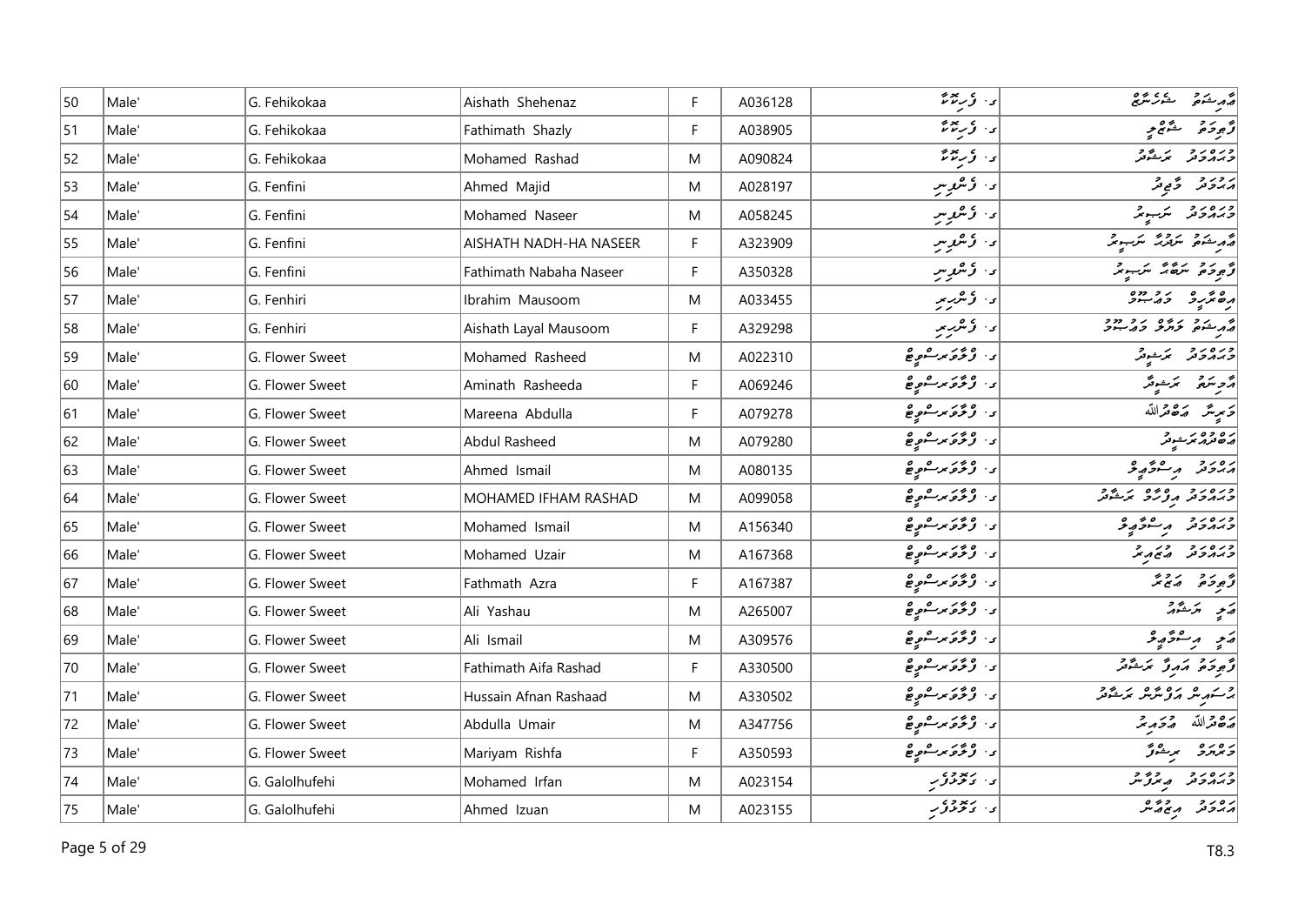| 76  | Male' | G. Galolhufehi        | Abdulla Mohamed                          | M           | A023157 | ، ئەنزىقى ئەسىر                                                                                                                                                                                                                                                                                                                                                                                                             | <mark>برە ت</mark> راللە<br>و ره ر د<br><i>د ب</i> رگرمر                                                         |
|-----|-------|-----------------------|------------------------------------------|-------------|---------|-----------------------------------------------------------------------------------------------------------------------------------------------------------------------------------------------------------------------------------------------------------------------------------------------------------------------------------------------------------------------------------------------------------------------------|------------------------------------------------------------------------------------------------------------------|
| 77  | Male' | G. Galolhufehi        | Aishath Naanee                           | F           | A056310 | <sub>ى ك</sub> ېۋوتې                                                                                                                                                                                                                                                                                                                                                                                                        | قەرشەق ئىرس                                                                                                      |
| 78  | Male' | G. Galolhufehi        | Ibrahim Imran Abdulla                    | M           | A069820 | ء کی محمودی                                                                                                                                                                                                                                                                                                                                                                                                                 | مصرية محمد محمد محمد الله                                                                                        |
| 79  | Male' | G. Galolhufehi        | Aminath Nahi Abdulla                     | F           | A069821 | ء کی تروی ر                                                                                                                                                                                                                                                                                                                                                                                                                 | أمحر يتمع تتريبه وكافقالله                                                                                       |
| 80  | Male' | G. Ginger Villa       | Ahmed Shaheem                            | M           | A011555 | ء وعرة تروتر                                                                                                                                                                                                                                                                                                                                                                                                                | دەر د ئەرو                                                                                                       |
| 81  | Male' | G. Ginger Villa       | MOHAMED SHAHEEM                          | M           | A011600 | ا <sup>ی م</sup> وشھ تروڅه                                                                                                                                                                                                                                                                                                                                                                                                  | ورەرو شەرۇ                                                                                                       |
| 82  | Male' | G. Ginger Villa       | Aishath Shaheema                         | $\mathsf F$ | A039259 | ى بى ئىرنى ئىرە ئىچ                                                                                                                                                                                                                                                                                                                                                                                                         | ۇرشۇ شىرۇ                                                                                                        |
| 83  | Male' | G. Ginger Villa       | Aminath Shaheema                         | F           | A069292 | ى بى ئىرنى ئىرە ئىچ                                                                                                                                                                                                                                                                                                                                                                                                         | أأولتم فأراد                                                                                                     |
| 84  | Male' | G. Ginger Villa       | Fathimath Fariha                         | F           | A080598 | ى بى ھەتكە ترەپ                                                                                                                                                                                                                                                                                                                                                                                                             | و مر د<br>تر مور م<br>تخ بورٌ                                                                                    |
| 85  | Male' | G. Ginger Villa       | Hawwa                                    | F           | A081051 | ء <sub>`</sub> مح ملھَ مُرُحرِ مَحْ                                                                                                                                                                                                                                                                                                                                                                                         | برە پە                                                                                                           |
| 86  | Male' | G. Ginger Villa       | Fathimath Surayya                        | $\mathsf F$ | A085976 | ء <sub>`</sub> مح ملھَ مُرُحرِ مَحْ                                                                                                                                                                                                                                                                                                                                                                                         | و دره وره ور                                                                                                     |
| 87  | Male' | G. Ginger Villa       | Fathina Ahmed Shaheem                    | F           | A164987 | ی- مح مرتج مرتجر محرّ                                                                                                                                                                                                                                                                                                                                                                                                       | تحج محمد كالمردم المستمر والمحمد والمحمد والمحمد والمحمد والمحمد والمحمد والمحمد والمحمد والمحمد والمحمد والمحمد |
| 88  | Male' | G. Ginger Villa       | Fazeela Ahmed Shaheem                    | F           | A319673 | د· مح مثلجة مُرْحر مُحْ                                                                                                                                                                                                                                                                                                                                                                                                     | أَوَسَوَدُ أَيَادُونَ حَدَرٍ وَ                                                                                  |
| 89  | Male' | G. Ginger Villa       | Mariyam Faina                            | F           | A321196 | ء سمع مع مقرم محر                                                                                                                                                                                                                                                                                                                                                                                                           | دەرە زېرىگە                                                                                                      |
| 90  | Male' | G. Ginger Villa       | Ibrahim Faisal                           | M           | A321203 | ء په عرضهٔ مرّمر مَّ                                                                                                                                                                                                                                                                                                                                                                                                        | رە ئەر ئەربىد                                                                                                    |
| 91  | Male' | G. Ginger Villa       | Fazla Ahmed Shahym                       | F           | A343225 | ء ، مِرشَحَ مَرْمِرمَّ                                                                                                                                                                                                                                                                                                                                                                                                      | تى ئىنجە رەردىن ئىشرىدى                                                                                          |
| 92  | Male' | G. Ginger Villa       | Mohamed Unaish Ali Shaheem<br>AbdulGanee | M           | A343448 | د· م <sub>و</sub> شھَ مُرُوتَرُ                                                                                                                                                                                                                                                                                                                                                                                             | د سرم شو مرکب در مرکب در مرکب در سر<br>در در کرد<br>در در در                                                     |
| 93  | Male' | G. Ginger Villa       | FATHMATH FAZILA AHMED                    | $\mathsf F$ | A372236 | ء په عرضهٔ مرّمر مَّ                                                                                                                                                                                                                                                                                                                                                                                                        | ۇۋە قۇرۇ ئەرگەردە<br>كەنتىسىسى                                                                                   |
| 94  | Male' | G. Ginger Villa       | Ibrahim Fazeel Ahmed                     | M           | A398026 | ء سمع مع مقرم محمد هر محمد                                                                                                                                                                                                                                                                                                                                                                                                  | مەھەر ئەن ئەن ئەرەر د                                                                                            |
| 95  | Male' | G. Ginger Villa       | Mariyam Fazaala Ahmed                    | F           | A404207 | ء َ مِي عَرْجَ مَرْحَوِمَّةَ                                                                                                                                                                                                                                                                                                                                                                                                | رەرە بەي رەرد                                                                                                    |
| 96  | Male' | G. Hadhuvaree Gulshan | Sakeena Ali                              | F           | A070208 | ى . ئەسەۋە ئېرى ۋىشەش                                                                                                                                                                                                                                                                                                                                                                                                       | سىرىد كەمىي                                                                                                      |
| 97  | Male' | G. Hadhuvaree Gulshan | Hussain Rasheed                          | M           | A070289 | ، ئەس <i>لاھ بېرى</i> مۇشكىر                                                                                                                                                                                                                                                                                                                                                                                                | 2سكىرىش ئىكسىتىگە                                                                                                |
| 98  | Male' | G. Hadhuvaree Gulshan | Adam Naseer                              | M           | A072032 | ، ئەس <i>لاھ بېرى</i> مۇشكەش                                                                                                                                                                                                                                                                                                                                                                                                | أرمزه الكرسوم                                                                                                    |
| 99  | Male' | G. Hadhuvaree Gulshan | Mohamed Leewaan Naseer                   | M           | A352407 | $\left  \begin{array}{ccc} \text{R} & \text{R} & \text{R} \ & \text{R} & \text{R} \ \text{R} & \text{R} & \text{R} \ \text{R} & \text{R} & \text{R} \ \text{R} & \text{R} & \text{R} \ \text{R} & \text{R} & \text{R} \ \text{R} & \text{R} & \text{R} \ \text{R} & \text{R} & \text{R} \ \text{R} & \text{R} & \text{R} \ \text{R} & \text{R} & \text{R} & \text{R} \ \text{R} & \text{R} & \text{R} & \text{R} \ \text{R$ | ورەرو پەرەپرىد                                                                                                   |
| 100 | Male' | G. Hadhuvaree Gulshan | FAthimath Ifa Naseer                     | F           | A352408 | <sub>ى س</sub> ەر <i>مەيدى ئۆستەنگ</i> ە                                                                                                                                                                                                                                                                                                                                                                                    | قهوخه وقريحه                                                                                                     |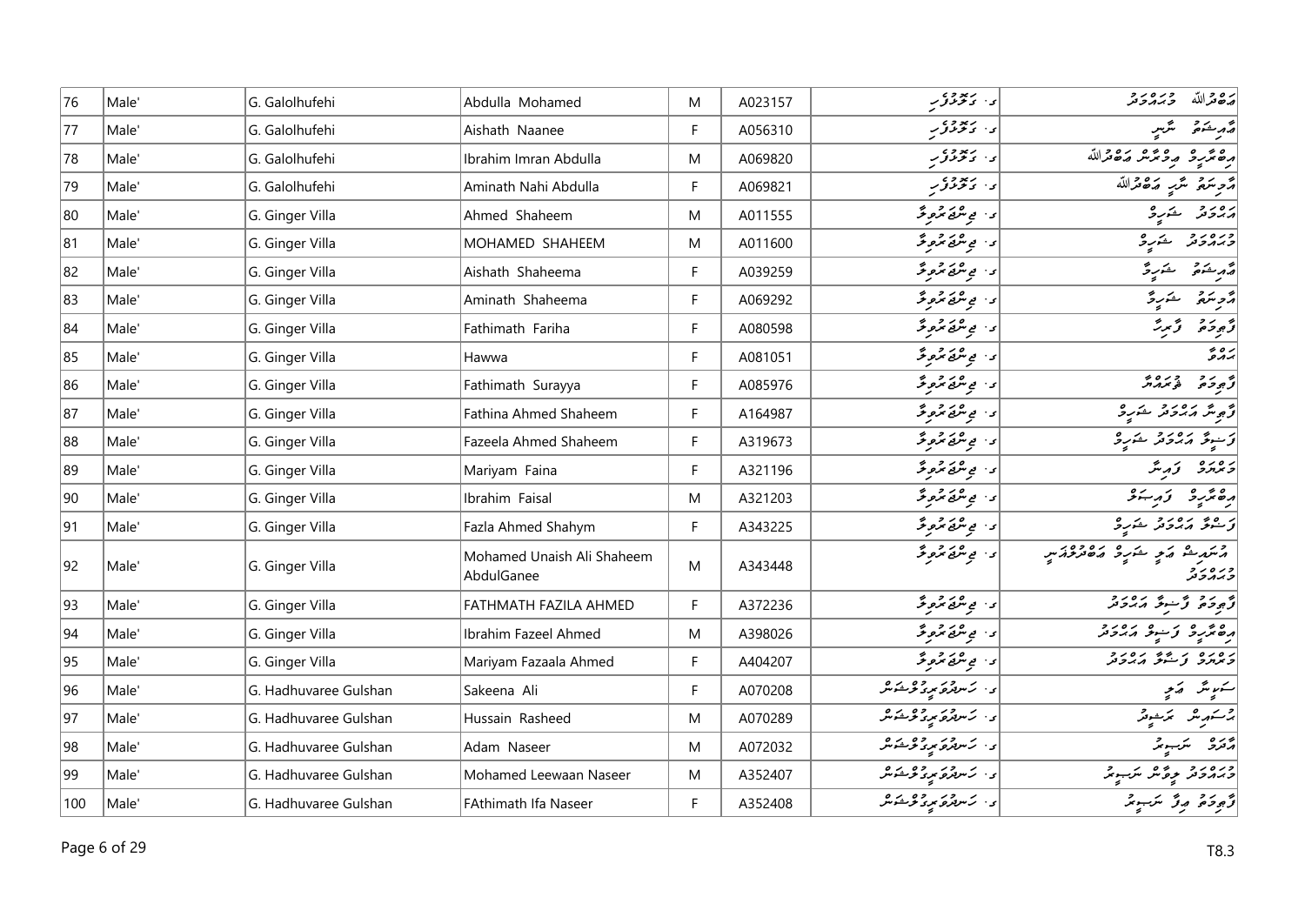| 101 | Male' | G. Handhuvaree Asseyri      | Abdul Sattar Ali             | M           | A055836 | ى سىسترە ئېرىدە سىم             | גם כם גם זיכן הב                            |
|-----|-------|-----------------------------|------------------------------|-------------|---------|---------------------------------|---------------------------------------------|
| 102 | Male' | G. Handhuvaree Asseyri      | Asfa Abdul Sattar            | F           | A146335 | ى سىستۇتۇ ئېرىدە سىمب           | ره وه ره د و<br>پره تربر سوړه پر<br>ىر مەيۇ |
| 103 | Male' | G. Handhuvaree Asseyri      | Ahmed Aslam                  | M           | A335947 | ى سىستۇتۇ ئېرىدە سىمبر          | رەرد پەرەرە                                 |
| 104 | Male' | G. Handhuvaree Asseyri      | Shaha Abdul Sattar           | F           | A380684 | ى سىر ئىرى بىر مىسىر            | در ده ده ده دود<br>شرگ مان در سهره بر       |
| 105 | Male' | G. Handhuvaree Asseyri Aage | Abdulla Nail                 | M           | A316193 | ى سىسترى مەدەبىيە بىرى<br>ئ     | صصرالله<br>سَمَد څر                         |
| 106 | Male' | G. Handhuvaree Asseyri Aage | Aminath Nareema              | F           | A333482 | ى سىسترە ئېرە كە ھەرى           | ړې سرچ<br>سرىبرۇ                            |
| 107 | Male' | G. Handhuvaree Asseyri Aage | Hussain Fayaaz               | M           | A370977 | ى سىسترى ئېرەكرە شەھرە ئ        | برسكهر تر تركر شا                           |
| 108 | Male' | G. Handhuvaree Roashan      | Adam Shareef                 | M           | A046108 | ى كەس كەرگەشكەش                 | د ده شورو                                   |
| 109 | Male' | G. Handhuvaree Roashan      | Hussain Hashsham             | M           | A070190 | ى سىس تەركىم تەركىكىشى بىر      | ج ڪمرس پره ده و                             |
| 110 | Male' | G. Handhuvaree Roashan      | Nadheema Shareef             | $\mathsf F$ | A070193 | ى ئەس كەرگە ئەركىيە             | سَرَمْرِدَّ شَدَيْرِرْ                      |
| 111 | Male' | G. Handhuvaree Roashan      | Aishath Shifa                | F           | A070203 | ى سىس ئىرىگى ئىشكەنلەر          | و.<br>د کرمشوځو<br>شدوگر                    |
| 112 | Male' | G. Handhuvaree Roashan      | Waheeda Ali                  | F           | A070210 | ى سىس ئىرىگى ئىچى ئىچى ئىچى ئىز | ءَبيةً - مَعٍ                               |
| 113 | Male' | G. Handhuvaree Roashan      | Hassan Fahudh                | M           | A080212 | ى سىس تىرى ئېرىكى شەكل          | يزستانتر الارو                              |
| 114 | Male' | G. Handhuvaree Roashan      | Abdulla Nadheem              | M           | A080213 | ى ئەسەۋە ئېرىگەشكەش             | رە ئەللە سەردۇ                              |
| 115 | Male' | G. Handhuvaree Roashan      | Aminath Dhunya Shareef       | F           | A343743 | ى سىس تىرى ئېرىكى ئىكى ئىكى     | أأوسم ورماس المستمرو                        |
| 116 | Male' | G. Handhuvaryrey            | Ibrahim Waheed               | M           | A047875 | ى سىستىمى ئىرىگە                | مەھترىرى ئەبەتر                             |
| 117 | Male' | G. Handhuvaryrey            | ZULEYHA ALI                  | F           | A070191 | ى سىسىتىمىتىگە                  | چ ئۇ م <sup>ەش</sup> ر                      |
| 118 | Male' | G. Handhuvaryrey            | Fathimath Ramiza Ali         | F           | A070288 | .<br> ئ- ئەسەرەكەسپەتلە         | ژُودَهُ نُرْدِعُ مَرِ                       |
| 119 | Male' | G. Handhuvaryrey            | Theejaan Binthi Faizalul Hag | F           | A325282 | ى سىسترەكىرىگە                  | وقيمر وملمج وربح فرقدون                     |
| 120 | Male' | G. Handhuvaryrey            | Aishath Maisha Ibrahim       | F           | A362652 | ى سىسترە ئېرىتى                 | ړٌم شو د د شه مره تر د                      |
| 121 | Male' | G. Handhuvaryrey            | Yoosuf Yaeesh Ibrahim        | M           | A362653 | ى سىستىمى ئىرىگە                | יי כפי תגיב תפית כ                          |
| 122 | Male' | G. Ihaa                     | Adam Khaleel Yoosuf          | M           | A051165 | ى . مەڭ                         | ړو زېږو پر دو                               |
| 123 | Male' | G. Ihaa                     | Yoosuf Abdulla               | M           | A055449 | ى مەنتى                         | صقعرالله<br>دز حمو                          |
| 124 | Male' | G. Ihaa                     | Abdulla Yoosuf               | M           | A067620 | ى دەپ                           | برە تراللە<br>در وه<br>در سور               |
| 125 | Male' | G. Ihaa                     | Aishath Ibrahim              | F           | A072488 | ى بەرچ                          | ر<br>در کرد شوځ<br>ەھ تررۈ                  |
| 126 | Male' | G. Ihaa                     | Mohamed Yoosuf               | M           | A073568 | ى . مەڭ                         | כנסני מיפס<br>בג'אבט, "אני-                 |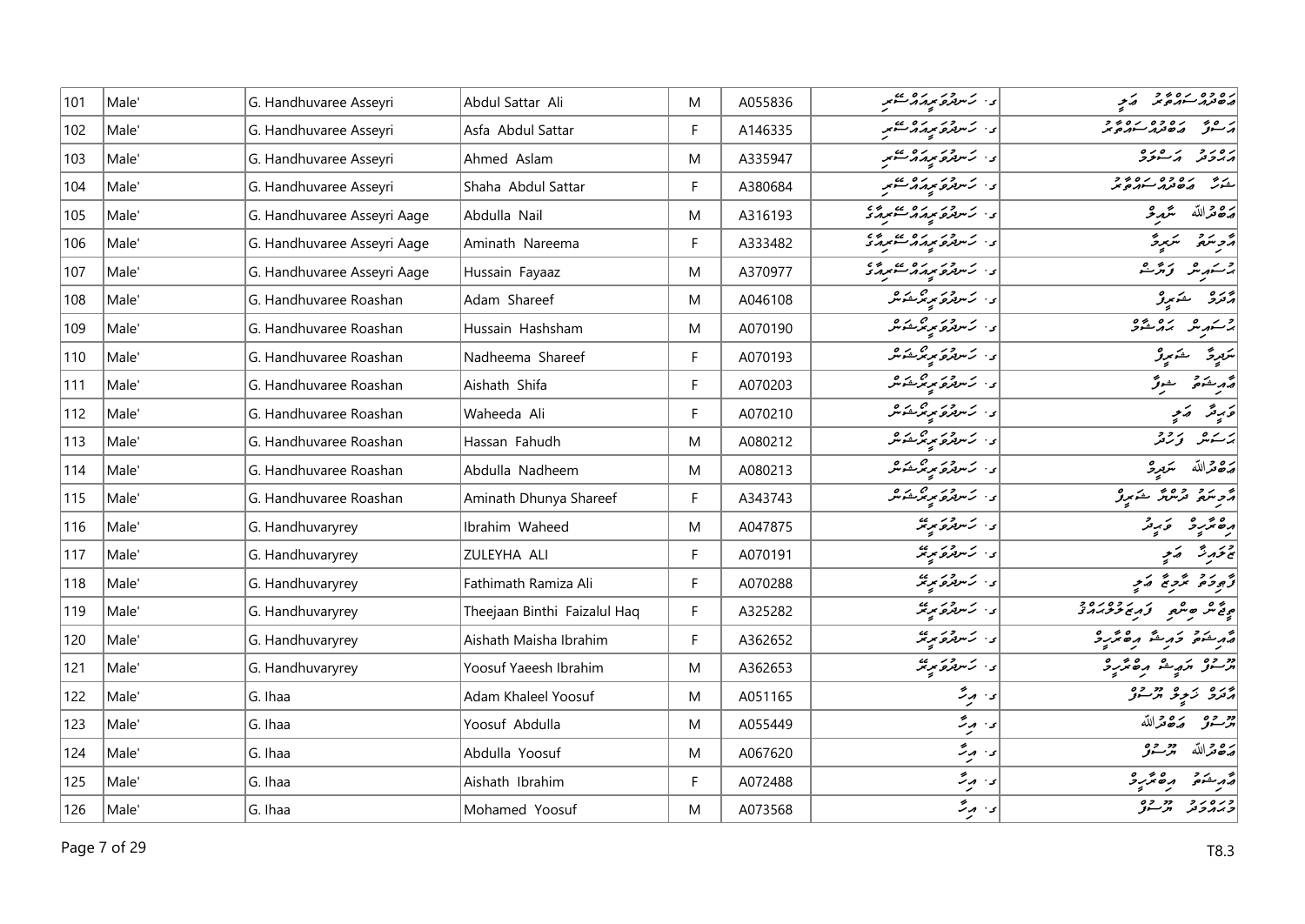| 127 | Male' | G. Kedheraa   | Junainath Mohamed Naseem | F  | A099372 | <sub>ی</sub> عمقر پمگر             | في سمير سكرة المحدد و المحمد سكر سور المحمد سكر المحمد السكر المحمد المحمد المحمد المحمد المحمد المحمد المحمد  |
|-----|-------|---------------|--------------------------|----|---------|------------------------------------|----------------------------------------------------------------------------------------------------------------|
| 128 | Male' | G. Kedheraa   | Abdulla Mohamed Naseem   | M  | A103309 | <sub>ى</sub> ، ئەقىرىتى            | أرە داللە دىرە دو سر-د                                                                                         |
| 129 | Male' | G. Kedheraa   | Mohamed Naseem           | M  | A158504 | <sub>ی</sub> ، عم <sup>و</sup> متر | ورەرو سرب                                                                                                      |
| 130 | Male' | G. Kedheraa   | Zuhudha Ali              | F. | A223433 | ى ، ئەقرىگە                        | ج ح شہ کے مخ                                                                                                   |
| 131 | Male' | G. Kedheraa   | Abdul Salaam Mohamed     | M  | A273000 | ى - ئافرىق                         | و رە ر د<br>تر پروتر<br>ره وه رر وه<br>پره تر پر سونژ تر                                                       |
| 132 | Male' | G. Kedheraa   | Abdul Muhsin Mohamed     | M  | A273001 | ى ، ئافرىتى                        | גם כם כם הם כגם גב<br>הם <i>נקברי ה</i> ית כגה כע                                                              |
| 133 | Male' | G. Kuburudhoo | Basheera Latheef         | F  | A034530 | و د دو.<br>ي سي هم تر              | ھُشومَّہ کَھوِرُ                                                                                               |
| 134 | Male' | G. Kuburudhoo | Abdulla Niyaz            | M  | A042287 | و و و و و د<br>ي - ما ھامولو       | أرة قرالله سرقرم                                                                                               |
| 135 | Male' | G. Kuburudhoo | Aishath Hana             | F  | A043511 | و د دو.<br>ي سماه مرتر             | أقهر يشوهوا الريثر                                                                                             |
| 136 | Male' | G. Kuburudhoo | Aminath Hana             | F  | A058025 | و و و و و د<br>ي - ما ھەمرلىر      | أزوينهم ترتكه                                                                                                  |
| 137 | Male' | G. Kuburudhoo | Mariyam Hana             | F  | A058026 | و و و و و د<br>ي - ما ھامولو       | ر ه بر ه<br><del>د</del> بربر ژ<br>ئەنگە                                                                       |
| 138 | Male' | G. Kuburudhoo | Moosa Latheef            | M  | A063142 | و و و و و د<br>ي - ما ھامولو       | ژمځه نوپوژ                                                                                                     |
| 139 | Male' | G. Kuburudhoo | Hawwa Latheef            | F  | A063143 | و و و و و د<br>ي - ما ھامولو       | رەپە ئەچ                                                                                                       |
| 140 | Male' | G. Kuburudhoo | Mohamed Niyaz            | M  | A066871 | כ כפר<br>ג' ע <i>סיא</i> נג        | כנסנב תוצב                                                                                                     |
| 141 | Male' | G. Kuburudhoo | Fathimath Hana           | F  | A069420 | و و و و و د<br>ي - ما ھامولو       | قەددە ئىگە                                                                                                     |
| 142 | Male' | G. Kuburudhoo | Aishath Latheef          | F  | A077206 | כ כפר<br>ג' ע <i>סיא</i> נג        |                                                                                                                |
| 143 | Male' | G. Kuburudhoo | Moonisa Yoosuf           | F  | A102767 | و و و و و د<br>ي - ما ھامولو       | وو ده ده وه وه<br>د سرگ اور سور                                                                                |
| 144 | Male' | G. Kuburudhoo | Hawwa Hana               | F  | A153603 | و و و و و د<br>ي - ما ھەمرلىر      | رەپ زېر                                                                                                        |
| 145 | Male' | G. Kuburudhoo | Mohamed Zahin Nafiz      | M  | A166890 | כ כפר<br>ג' ע <i>סיא</i> נג        | ورورو وربر مروية                                                                                               |
| 146 | Male' | G. Kuburudhoo | Layaal Yoosuf            | F  | A167360 | و و و و و د<br>ي - ما ھامولو       | ر ده در ده د                                                                                                   |
| 147 | Male' | G. Kuburudhoo | Ibrahim Naail Najmee     | M  | A323098 | כ כפר<br>ג' מ' <i>ס' א</i> בת      | أرەندىر ئىستىر ئىستى                                                                                           |
| 148 | Male' | G. Kuburudhoo | Abdulla Latheef          | M  | A362205 | د د ده<br>د ۱ ه مرتر               | أرجع فرالله تحجيز                                                                                              |
| 149 | Male' | G. Kuburudhoo | Ahmed Latheef            | M  | A362206 | כ כפר<br>ג' ע <i>סיא</i> נג        | أرور وتمالي والمحافية والمحمدة والمحمدة والمحمدة والمستردة والمحمدة والمستردة والمستردة المستردة والمستردة وال |
| 150 | Male' | G. Kuburudhoo | Fathimath Rafal          | F  | A381600 | و و و و و د<br>ي - ما ھامولو       | و المحمد المحمد المحمد المحمد المحمد                                                                           |
| 151 | Male' | G. Light Grey | Naseema Moosa            | F. | A033406 | ، ئەرھىي مە                        | پرسېږ<br>دومثر                                                                                                 |
| 152 | Male' | G. Light Grey | Fathimath Moosa          | F  | A033407 | ى ئۇم ھۇم ئىگە                     | ژُبودَ وَ"                                                                                                     |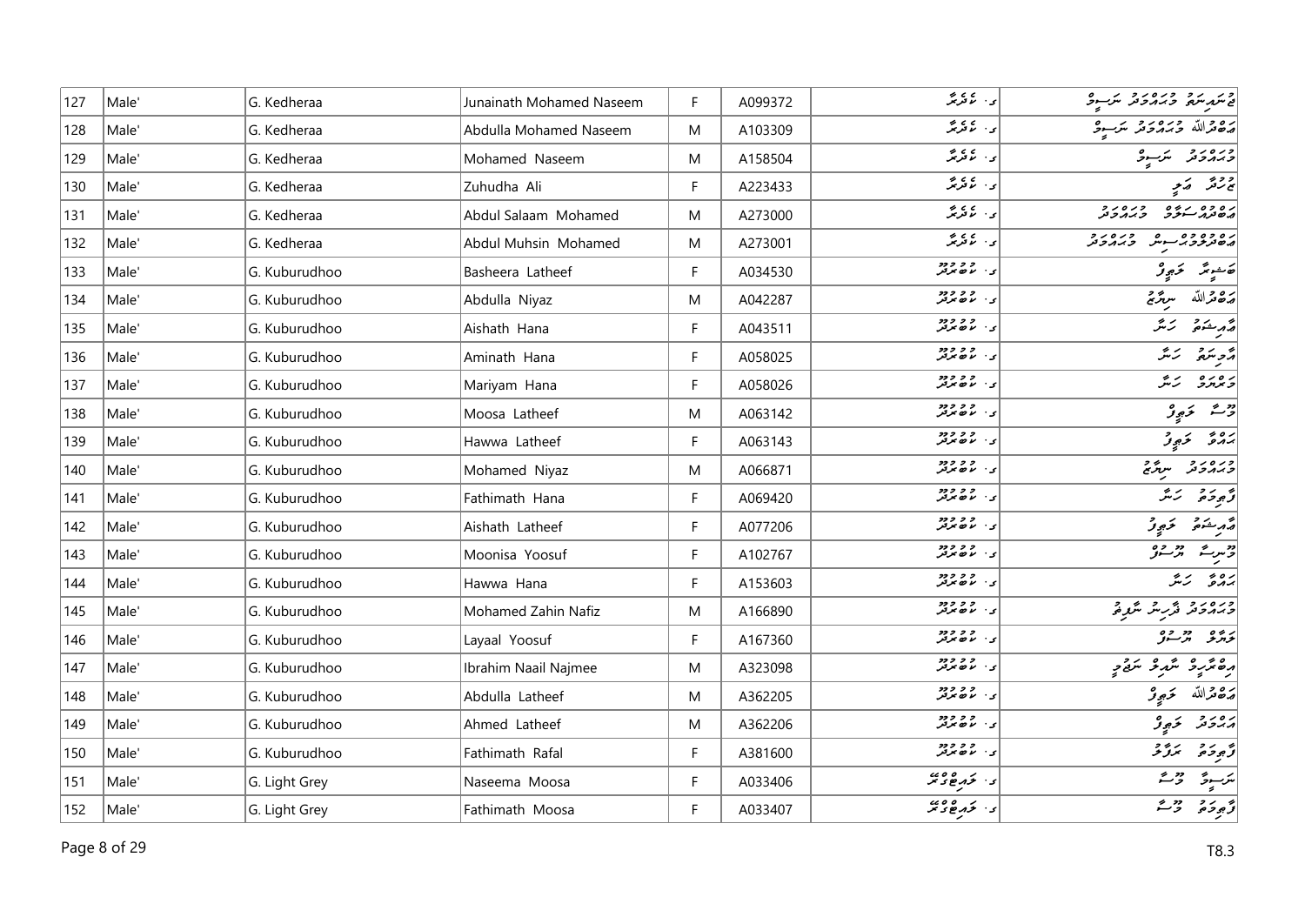| 153 | Male' | G. Light Grey    | Abdulla Moosa           | M           | A035594 | .<br>د کرم وه د کر                                                                                                                                                                                                              | مَدْهُ مِّرْ اللَّهُ حَرْثَةُ       |
|-----|-------|------------------|-------------------------|-------------|---------|---------------------------------------------------------------------------------------------------------------------------------------------------------------------------------------------------------------------------------|-------------------------------------|
| 154 | Male' | G. Light Grey    | Aishath Sifna Adam      | F           | A036077 | <sub>ی</sub> کوروه دیم                                                                                                                                                                                                          | وأمر شوه السوفي متراكز والمترد      |
| 155 | Male' | G. Light Grey    | Hussain Moosa           | M           | A040365 | ر که ده ۲۵۵ و                                                                                                                                                                                                                   | برسكر معرض وحسكم                    |
| 156 | Male' | G. Light Grey    | Ahmed Moosa             | M           | A055637 | ى ئەرھىمى                                                                                                                                                                                                                       | ړه ده ده ش                          |
| 157 | Male' | G. Light Grey    | Aminath Moosa           | F           | A064012 | ر که ده ۶۵ می <sub>ن</sub>                                                                                                                                                                                                      | ړ په ده ده د                        |
| 158 | Male' | G. Light Grey    | Mohamed Shabin          | M           | A074044 | ى ئۇم ھەممى                                                                                                                                                                                                                     | ورەرو شەھىر                         |
| 159 | Male' | G. Light Grey    | Aminath Shifana Hussain | F           | A078006 | ر کرده وی<br>د کرده د تر                                                                                                                                                                                                        | ۇرچىرە ھۆر ئەسكەب                   |
| 160 | Male' | G. Light Grey    | Ali Ghassan             | M           | A078015 | ى ئۇم ھەممە                                                                                                                                                                                                                     | أماسي أمام المحمد                   |
| 161 | Male' | G. Light Grey    | Ibrahim Moosa           | M           | A083283 | ى ئۇم ھەم تۈ                                                                                                                                                                                                                    | ەھترىرى دىم<br>بەھترىرى دىك         |
| 162 | Male' | G. Light Grey    | Mohamed Sajid           | M           | A122311 | ى كەرھى تە                                                                                                                                                                                                                      | ورەرو گەي تر                        |
| 163 | Male' | G. Light Grey    | Ahmed Sofwan            | M           | A123807 | ى ئەرھىمى                                                                                                                                                                                                                       | رەرد رەپەر<br>مەردىر سۆۋىر          |
| 164 | Male' | G. Light Grey    | Mohamed Moosa           | M           | A123851 | $rac{1}{x} \frac{1}{x} \frac{1}{x} \frac{1}{x} \frac{1}{x}$                                                                                                                                                                     | ورەر دور                            |
| 165 | Male' | G. Light Grey    | Aishath Shibana         | F           | A141340 | ، ئەرھ <sup>ەم،</sup>                                                                                                                                                                                                           | وكرشكو سوقاس                        |
| 166 | Male' | G. Light Grey    | Aminath Shiuna Hussain  | $\mathsf F$ | A346191 | ى ئۇمۇھ ئ                                                                                                                                                                                                                       | أأدمتكم شوارش برسكريس               |
| 167 | Male' | G. Light Grey    | Ahmed Shan              | M           | A346192 | ر که خهره ۶۵۵.<br>د کرم                                                                                                                                                                                                         | ره ر د شگر<br>مربر <del>د</del> شگر |
| 168 | Male' | G. Light Grey    | Aminath Eenas           | F           | A346561 | ى ئۇم ھەم تۈ                                                                                                                                                                                                                    | ۇ ئەستى ئەسىر                       |
| 169 | Male' | G. Mutheege      | HAWWA ZAHIRA AHMED      | F           | A012788 | ر و<br>د گوړ                                                                                                                                                                                                                    | גם 2 2 2 גם גב<br>ג'ול 2 2 1 ג'ולט  |
| 170 | Male' | G. Mutheege      | Ahmed Mohamed           | M           | A012789 | ر و<br>د گوړ                                                                                                                                                                                                                    | נפנד בנסנד<br>הגבת בגהבת            |
| 171 | Male' | G. Mutheege      | Haseena Moosa           | $\mathsf F$ | A048580 | د<br>د                                                                                                                                                                                                                          | پرَ پِ مِتْرِ حَرْبٌ                |
| 172 | Male' | G. Mutheege Aage | Aminath Nazima          | $\mathsf F$ | A001800 | ر - د ه د د د د<br>د - د ه پر د د                                                                                                                                                                                               | ۇ جە ئىدە<br>مەسىبە<br>سَرْهُ پَرُ  |
| 173 | Male' | G. Mutheege Aage | Azeeza Moosa            | $\mathsf F$ | A022737 | ر - د ه د ه د ه<br>د - د ه و د د د                                                                                                                                                                                              | $\frac{2}{\sqrt{3}}$ $\frac{2}{3}$  |
| 174 | Male' | G. Mutheege Aage | Ali Naseer              | M           | A022739 | ر - وه و و و و<br>د - وه و و و و                                                                                                                                                                                                | أرمو الكرسوم                        |
| 175 | Male' | G. Mutheege Aage | Ismail Naseer           | M           | A055233 | ر - وه و و و و<br>د - وه و و و و                                                                                                                                                                                                | ويحدثه والمستنبذ                    |
| 176 | Male' | G. Mutheege Aage | Hassan Naseer           | M           | A104453 | و عود عدد عدد عدد التي شده التي شده التي شده التي تعليم التي تعليم التي تعليم التي تعليم التي تعليم التي تعليم<br>منابع التي تعليم التي تعليم التي تعليم التي تعليم التي تعليم التي تعليم التي تعليم التي تعليم التي تعليم التي | ترسكانكر الترسيانكر                 |
| 177 | Male' | G. Mutheege Aage | Abdulla Naseer          | M           | A283942 | ر - د ه د د د د                                                                                                                                                                                                                 | وستصار مترجيحه                      |
| 178 | Male' | G. Mutheege Aage | Yoosuf Ryan Riyaz       | M           | A339781 | و عدد عدد عدد حديد العدد العداد العداد العداد العداد العداد العداد العداد العداد العداد العداد العدا<br>العداد العداد العداد العداد العداد العداد العداد العداد العداد العداد العداد العداد العداد العداد العداد العدا          | دو وه برنور برېژن <u>د</u>          |
|     |       |                  |                         |             |         |                                                                                                                                                                                                                                 |                                     |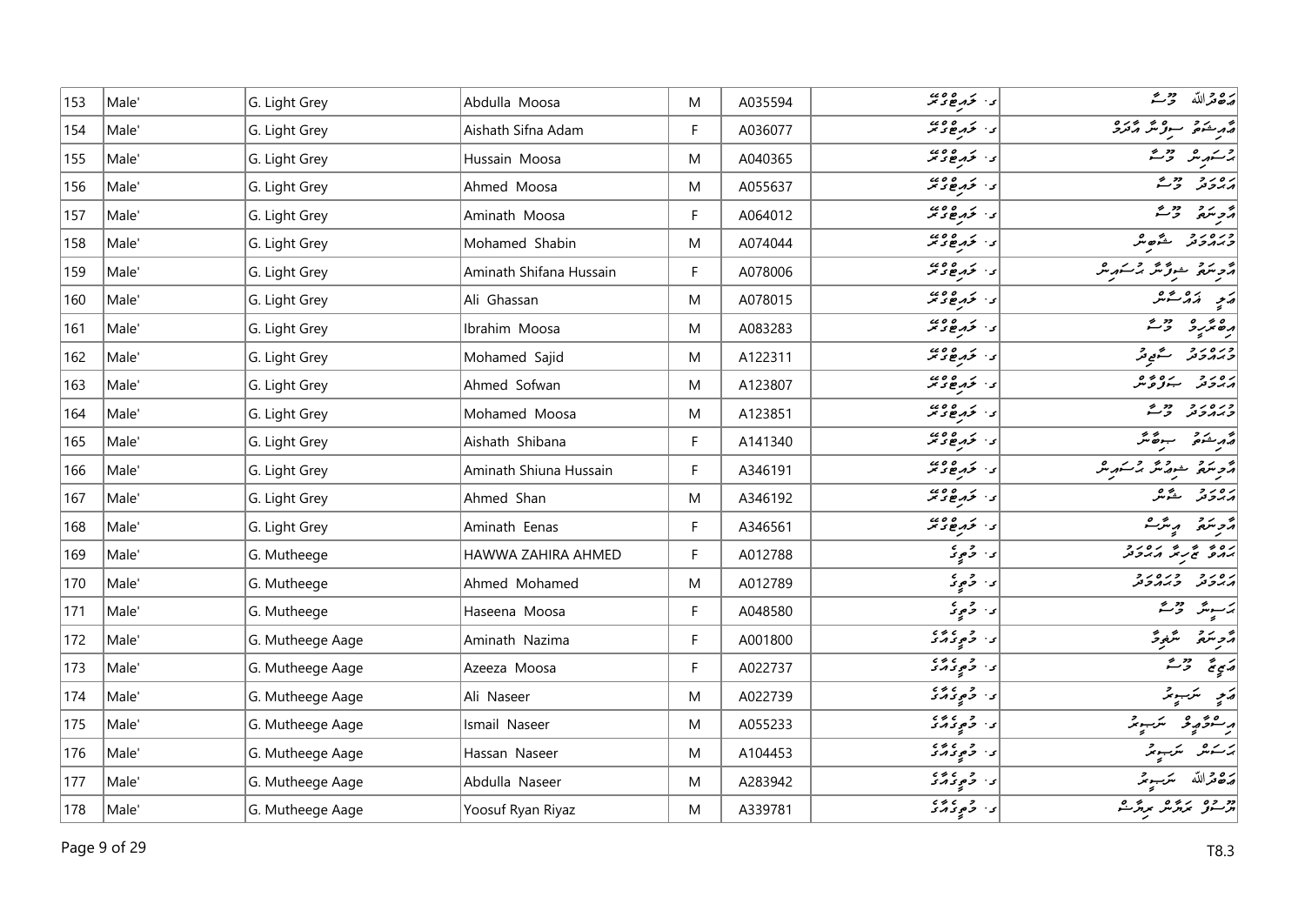| 179 | Male' | G. Mutheege Aage | Alya Sharsa Naseer      | F  | A349660 | د کی څوندن                                                       | رەپ خەبرىش سەيدىر                                                                                              |
|-----|-------|------------------|-------------------------|----|---------|------------------------------------------------------------------|----------------------------------------------------------------------------------------------------------------|
| 180 | Male' | G. Mutheege Aage | Mariyam Isha Ismail     | F. | A365551 | <br>  د ۱ د مود در                                               | د وړو په په مشو په و                                                                                           |
| 181 | Male' | G. Mutheege Aage | Aminath Eesha Ismail    | F  | A365552 | ر - د ه د د د د                                                  | مزدينتي ميش مي الموالي و                                                                                       |
| 182 | Male' | G. Olhufalhu     | Abdulla Nawaz           | M  | A037508 | ر برور و<br>د امروکو                                             | مَدْهُ مَّرْ سَرِ مَّةٌ مِّ                                                                                    |
| 183 | Male' | G. Olhufalhu     | Ahmed Hussain           | M  | A051214 | ر برور و<br>د ۱ هرنون                                            | رەرو جەسىر                                                                                                     |
| 184 | Male' | G. Olhufalhu     | Aishath Thaimeen        | F. | A067991 | ر برور و<br>د امروکو                                             | أقهر شكمة المحمد جامل                                                                                          |
| 185 | Male' | G. Olhufalhu     | Mohamed Arham           | M  | A094301 | ى بەردىرى                                                        | כנסנכ נסנס<br>כגמכת הצגב                                                                                       |
| 186 | Male' | G. Olhufalhu     | Hussain Dhashin         | M  | A351632 | ر سور در<br>د ۱ هرنوکر                                           | بركستهر ش التركسوس                                                                                             |
| 187 | Male' | G. Plesent Waves | Ahmed Mausoom           | M  | A036742 | ه په ده وه ده و ه<br>د ۶ گرمونو سرچ و و ک                        | גם גב גב בבם                                                                                                   |
| 188 | Male' | G. Pool Dream    | Mohamed Rasheed         | M  | A000207 | د ده وه مرد<br>د . ژنو و مرد                                     | ورەرو بەيدۇ                                                                                                    |
| 189 | Male' | G. Pool Dream    | Ahmed Mohamed           | M  | A077014 | ى بودە مرو                                                       | נפנד בנסנד<br>הגבת בגהבת                                                                                       |
| 190 | Male' | G. Pool Dream    | Sadheem Rasheed         | M  | A144095 | $\frac{1}{2}$                                                    | سكىرى ئىمكىمىتى                                                                                                |
| 191 | Male' | G. Pool Dream    | Suraa Rasheed           | F  | A335503 | د به دوه و رو<br>د با ارد و مرد                                  | لتشمتم المخرشونتر                                                                                              |
| 192 | Male' | G. Raiygau       | Ibrahim Zahir           | M  | A062295 | رە رە<br>ي- مركوكەر                                              | أرە ئۇرۇ سىمرىتى                                                                                               |
| 193 | Male' | G. Raiygau       | Ahmed Iyad              | M  | A068883 | ره رو<br>د کرچون                                                 | أرور و و و د                                                                                                   |
| 194 | Male' | G. Raiygau       | Mohamed Iyad            | M  | A071834 | رە رە<br>ي- مرە د پر                                             | ورەرو مەدو                                                                                                     |
| 195 | Male' | G. Raiygau       | Ali Iyad                | M  | A105179 | رە رە<br>ي- مرە د پر                                             | أتذبح ويرقد                                                                                                    |
| 196 | Male' | G. Raiygau       | Hussain lyad            | M  | A131885 | رە رە<br>ي- مرە د پر                                             | 2 سەر شەر مەرك <i>ت</i> ىر                                                                                     |
| 197 | Male' | G. Raiygau       | Fathimath Iyad          | F  | A131921 | ני מסיב<br>ז' מסבא                                               | توجوحه مقرم                                                                                                    |
| 198 | Male' | G. Raiygau       | Moosa Iyad              | M  | A132724 | ره رو<br>د کرچون                                                 | جزئشے مرمزمز                                                                                                   |
| 199 | Male' | G. Raiygau       | Hassan Iyad             | M  | A352492 | رە رە<br>ي- مركوكەر                                              | يركسكون الدوقر                                                                                                 |
| 200 | Male' | G. Raiygau       | AISHATH IYAD            | F  | A352505 | ره رو<br>د کرچون                                                 | أقرم شكاتح واقرقر                                                                                              |
| 201 | Male' | G. Rocketge      | Mohamed Hassan          | M  | A031896 | $\begin{array}{cc} c & c & \times \\ s & e & \times \end{array}$ | ورەرو پەسەر                                                                                                    |
| 202 | Male' | G. Rocketge Aage | Aishath Hassan          | F  | A046560 | 39888                                                            | مەر خىق ئەسكىش                                                                                                 |
| 203 | Male' | G. Rocketge Aage | Fathimath Nazeema Ahmed | F. | A053439 | $39888$<br>$39587$                                               | تحمج وتحم تتم تمام والمحمدة المحمدة المحمدة المحمدة والمحمدة المحمدة المحمدة المحمدة المحمدة المحمدة المحمدة ا |
| 204 | Male' | G. Rocketge Aage | Mariyam Adhla           | F  | A078166 | 595057.5                                                         | رەرە رەپر                                                                                                      |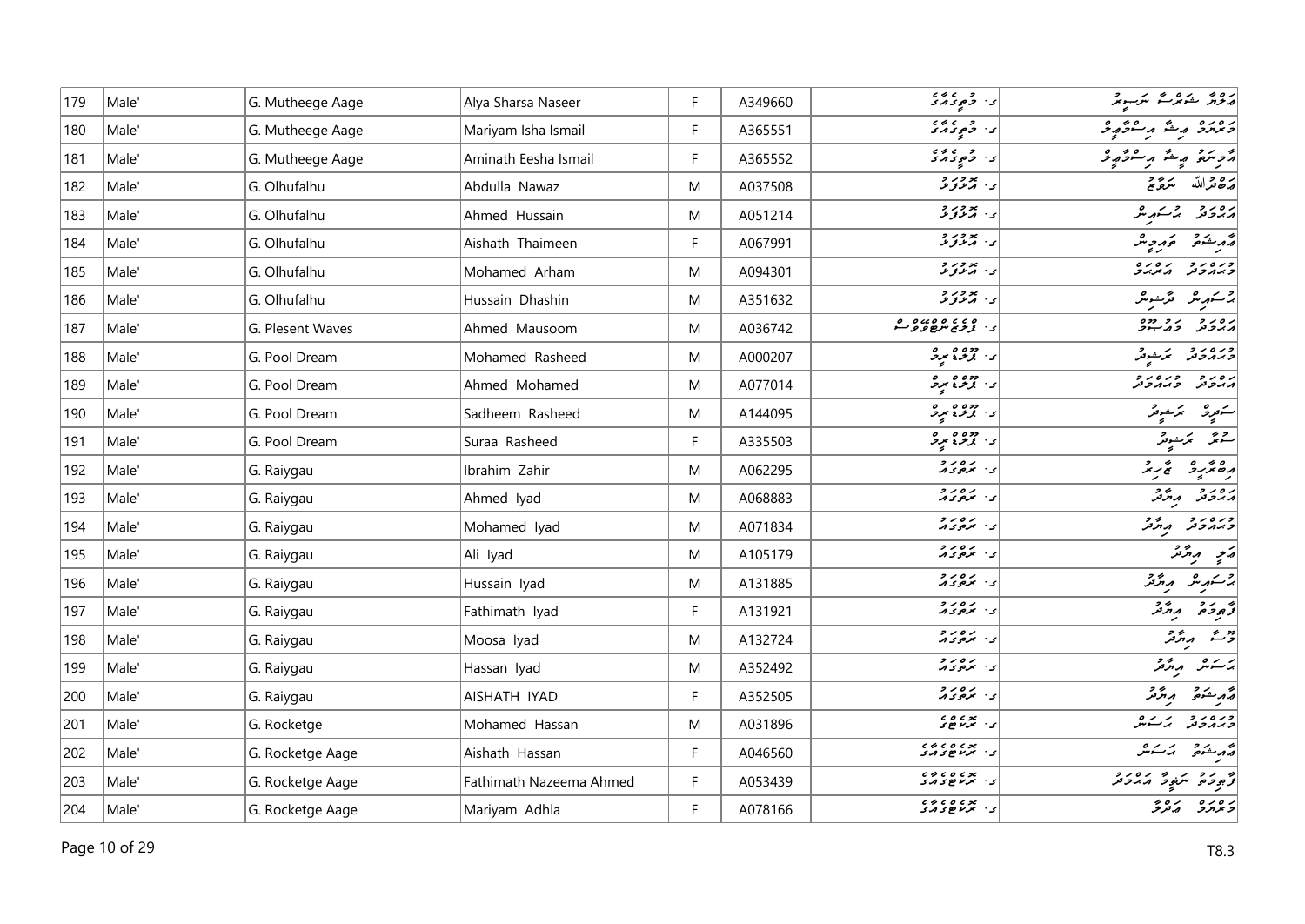| 205 | Male' | G. Rocketge Aage     | Fathimath Ulya Buruhan | F         | A292810 | $39888$<br>$5087$                                               | و د د ده د دوه ه                              |
|-----|-------|----------------------|------------------------|-----------|---------|-----------------------------------------------------------------|-----------------------------------------------|
| 206 | Male' | G. Rocketge Aage     | Hawwa Alma Badheeu     | F         | A344402 | $39888$<br>$3788$                                               | رە ئەرە ئەر                                   |
| 207 | Male' | G. Rocketge Aage     | Aminath Udhuma Badheeu | F.        | A344403 | $39888$<br>$5988$                                               | הכיתם, גינד סינה                              |
| 208 | Male' | G. Sikandharu Hiya   | Mohamed Shareef        | M         | A012718 | ى - سىمە ئىرتىرىترىدىگ                                          | ورەر د شەرۋ                                   |
| 209 | Male' | G. Sikandharu Hiya   | Fathimath Milhana      | F         | A043723 | ى - سىمە ئىرى <i>ترىن بىر</i> گە                                | أزجوحه وفرشتر                                 |
| 210 | Male' | G. Sikandharu Hiya   | Limya Mohamed Shareef  | F         | A053865 | ى - سىمە ئىرى <i>ترىن بىر</i> گە                                | وو دره در شهرو                                |
| 211 | Male' | G. Sikandharu Hiya   | Liva Mohamed Shareef   | ${\sf M}$ | A329992 | ى - سىمە ئىرتىرىرىگە                                            | وة ورورو شهرو                                 |
| 212 | Male' | G. Sikandharu Villa  | Afeefa Mohamed         | F         | A043724 | ى سىمە ئىرىر ئىرى ئى                                            | בְּנֶלֿ כְּגֹתְכֹת                            |
| 213 | Male' | G. Sikandharu Villa  | Thaima Jadulla         | F         | A165415 | ى سىمە ئىرىرىمى ئى                                              | تحرير قحقرالله                                |
| 214 | Male' | G. Sikandharuge      | Ahmed Mohamed          | M         | A011195 | ى سونە ئىرورىي                                                  | ره رو وره رو<br>مدرو وبه دور                  |
| 215 | Male' | G. Sikandharuge      | Mohamed Hassan         | M         | A043189 | ى - سىن شرقىرى - c c                                            | ورەرو پەسەر                                   |
| 216 | Male' | G. Sikandharuge      | Moosa Raha             | M         | A044513 | ى · سىمە ئىگەنچە تەرىپى<br>س                                    | وحرقته بررمج                                  |
| 217 | Male' | G. Sikandharuge      | Alya Ahmed             | F         | A148523 | ی - سسم <i>ما مرتوبو</i> ی                                      | أيروبو برورد                                  |
| 218 | Male' | G. Sikandharuge      | Mohamed Rajih          | M         | A163139 | ى سونە ئىروم دە<br>————————————————————                         | ورەر د پ <sub>ەر</sub> ە<br><i>دىد</i> ەر بۇي |
| 219 | Male' | G. Sikandharuge Aage | Naseema Mohamed        | F         | A037284 | ى سىمە شەھرىرى بەرى<br>ي                                        | شريدة ورەرد                                   |
| 220 | Male' | G. Sikandharuge Aage | Fathimath Farahanaz    | F         | A050515 | ی ۱۰ سره مربوع و ۲<br>به ۱۰ سره مربوری وری                      | أو دو دريدوه                                  |
| 221 | Male' | G. Sikandharuge Aage | Ahmed Firaz            | M         | A050516 | ی - سوماً میں ترجی ہے جا<br>ی - سوماً میں تعریف ہے جا           | د ۱۵ د به د پرسخ                              |
| 222 | Male' | G. Sikandharuge Aage | Abdulla Fayaz          | M         | A050517 | ی ۱۰ سونما میتواند و ۲ و ۲ و ۲<br>ارد ۱۰ سونما میتواند و آزاد و | حقص الله وكريم                                |
| 223 | Male' | G. Thalvaarey        | Abdul Majeed           | M         | A010412 | ر ه وی.<br>د ۱ مونونو                                           | ر ه و ه د د و<br>پره ترڅرنو په تر             |
| 224 | Male' | G. Thalvaarey        | Uswath Majeed          | F         | A166327 | ر ه وی.<br>ی گورگونمر                                           | و ه د د د د د                                 |
| 225 | Male' | G. Thalvaarey        | Nafath Majeed          | F         | A166328 | ر ه و و د<br>د ۰ ه <del>و</del> و <del>ب</del> ر                | ره ر د در د<br>سرگ <i>ره ب</i> ه دی مر        |
| 226 | Male' | G. Thalvaarey        | Abdulla Azaan Majeed   | ${\sf M}$ | A331894 | ر ه و و د .<br>د ۰ ه <del>و</del> و مر                          | رە قراللە برۇ ھ بەي قر                        |
| 227 | Male' | G. Thalvaaruge       | Adam Rasheed Ahmed     | ${\sf M}$ | A053535 | ر ه د و د و د<br>د ۰ مومومرد                                    | ورو نرجيتر كارور                              |
| 228 | Male' | G. Thalvaaruge       | Ibrahim Rasheed        | M         | A056056 | ره ۶ و د د<br>د ۰ هرمونوری                                      | أرە ئۇرۇ سىمئون                               |
| 229 | Male' | G. Thalvaaruge       | Abdulla Rasheed        | M         | A075757 | ر ه د و د و د<br>د ۰ ه موڅو برو                                 | أرة قرالله تمتحية                             |
| 230 | Male' | G. Thalvaaruge       | Mohamed Rasheed Ahmed  | ${\sf M}$ | A079731 | ر ه و و و و <u>و</u><br>د ۱ هوڅو ترو                            | ورەرو برخوتر مەرو                             |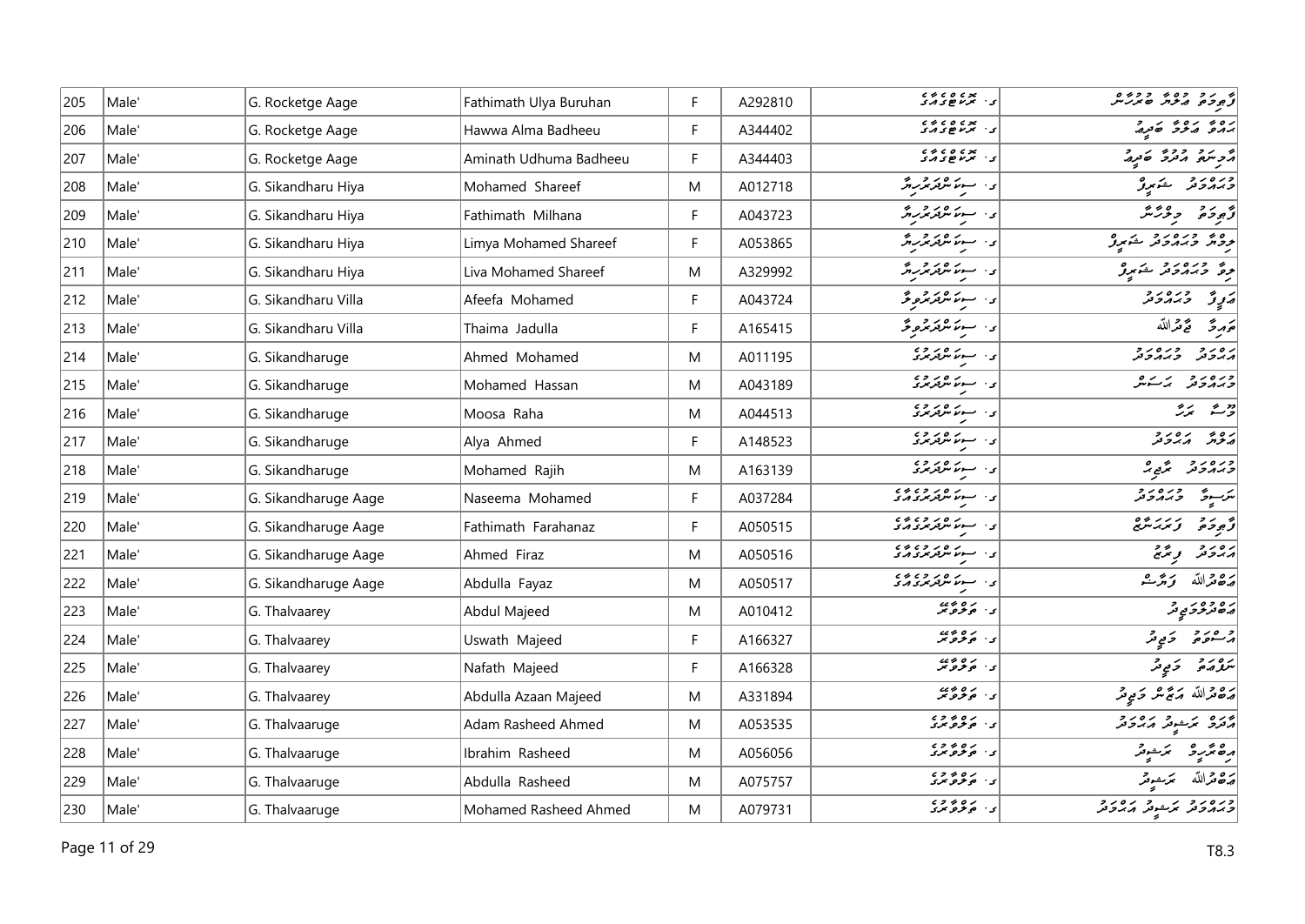| 231 | Male' | G. Thalvaaruge | Mohamed Ajzam Adam      | M           | A147967 | ر ه د و د د<br>د ۰ ه <del>و</del> و برد                                                                  | כנסג כ גבגם שגם<br>כגמכת מששכ מתכ         |
|-----|-------|----------------|-------------------------|-------------|---------|----------------------------------------------------------------------------------------------------------|-------------------------------------------|
| 232 | Male' | G. Thalvaaruge | Malha Mohamed Rasheed   | F           | A333259 | ره ۶ و ۶<br>۲۰ گوڅونونو                                                                                  | ره و دره رو بر شوتر<br>د وير د بر بر شوتر |
| 233 | Male' | G. Thalvaaruge | Aishath Shathla Abdulla | F           | A333444 | ره ۶ و ۶<br>۲۰ گوڅونونو                                                                                  | قهر يدوم بدوع بره قرالله                  |
| 234 | Male' | G. Thalvaaruge | Aminath Shaina Abdulla  | F           | A333450 | ر ه ۶ و د د<br>د ۰ ه <del>و</del> و تور                                                                  | وتحريبهم خوربتر وكافدالله                 |
| 235 | Male' | G. Vazan Vehi  | Fareesha Adam           | F           | A106160 | ى بەر ئەيھۇر                                                                                             | تزيرنى المرترو                            |
| 236 | Male' | G. Vazan Vehi  | Amaan Abdul Azeez       | M           | A161759 | ى بەسكە ئەھمەر                                                                                           |                                           |
| 237 | Male' | G. Vazan Vehi  | Maryam Raheel Rasheed   | F           | A330174 | ى ئەستى ئىبرىسى بە                                                                                       | دەرە بۇرۇ بۇيىتى                          |
| 238 | Male' | Ma. Aadhaige   | Abdulla Rasheed         | M           | A084707 | وړ٠ م <sup>ځ</sup> ترمر <sup>ي</sup>                                                                     | ره و الله تمرشوند<br>مصر الله تمرشوند     |
| 239 | Male' | Ma. Aadhaige   | Aminath Liusha          | F           | A375218 | در گرمره                                                                                                 | أأوسكم وارشأ                              |
| 240 | Male' | Ma. Aadhaige   | Ahuxam Abdulla          | M           | A395187 | ور. د ترمره                                                                                              | ورديو وكامرالله                           |
| 241 | Male' | Ma. Aafaluge   | Ahmed Musthafa          | M           | A025812 | وړ٠ د توره                                                                                               | ره رو و مرد<br>پرېگر و سوبونې             |
| 242 | Male' | Ma. Aafaluge   | Mohamed Mujthaba        | M           | A025814 | وړ٠ د توره                                                                                               | כנסני כסני<br>כגובת כביקים                |
| 243 | Male' | Ma. Aafaluge   | Shafeega Ahmed          | $\mathsf F$ | A045788 | وړ٠ د توره                                                                                               | شَرَرٍ يَذَ دَ دَ دَ دَ                   |
| 244 | Male' | Ma. Aafaluge   | Azfar Navas             | M           | A341342 | وړ٠ مرکز و ،<br>در                                                                                       | ر ور د سره د<br>منوفر سره م               |
| 245 | Male' | Ma. Aafaluge   | Ibrahim Ansar Navas     | M           | A369171 | وړ٠ د توره                                                                                               | و معرب و برو برو بروت                     |
| 246 | Male' | Ma. Caledonia  | Asima Ageel             | F           | A012044 | احد عوج سرگر                                                                                             | ۇسوۇ مۇيى                                 |
| 247 | Male' | Ma. Caledonia  | Aminath Saeeda          | F           | A052056 | כוחי על פיי ייעות                                                                                        | ۇ ئەسىم ئىسىم                             |
| 248 | Male' | Ma. Caledonia  | Aishath Abdullah        | F           | A097166 | احد عوج سرگر                                                                                             | صمصر صدة الله                             |
| 249 | Male' | Ma. Caledonia  | Hussain Rasheed         | M           | A111997 |                                                                                                          | چرىسىم ئىر                                |
| 250 | Male' | Ma. Caledonia  | Mariyam Waheeda         | F           | A127643 | ور ، سوم سرگر                                                                                            | د ۱۵ د مرينگر                             |
| 251 | Male' | Ma. Caledonia  | Fathimath Nahuza        | F           | A306475 |                                                                                                          | قرم فرديد                                 |
| 252 | Male' | Ma. Caledonia  | Hassan Rasheed          | M           | A371123 | ور. عوه صدر                                                                                              | پرسەملەر ئىزىشوقىر                        |
| 253 | Male' | Ma. Caledonia  | Ubaidhulla Ahmed Ageel  | M           | A401878 | כוחי על פי מות                                                                                           | وقصر مثرالله وبرود وتوفر                  |
| 254 | Male' | Ma. Caledonia  | Guraisha Ahmed Ageel    | F           | A401899 | $\int_{\mathcal{V}'} \frac{\partial}{\partial \xi} \frac{\partial}{\partial \xi} \cdot \mathcal{A}(\xi)$ | ويمرك مهادو ماء و                         |
| 255 | Male' | Ma. Caledonia  | Aishath Hamdha Hussain  | F           | A406073 | בגי על ביתות                                                                                             | $\stackrel{\circ}{\mathcal{L}}$           |
| 256 | Male' | Ma. Caledonia  | Fathimath Hudha Hussain | F           | A406077 | בו ישיב בייתול                                                                                           | توجوحو رفر برسكر مر                       |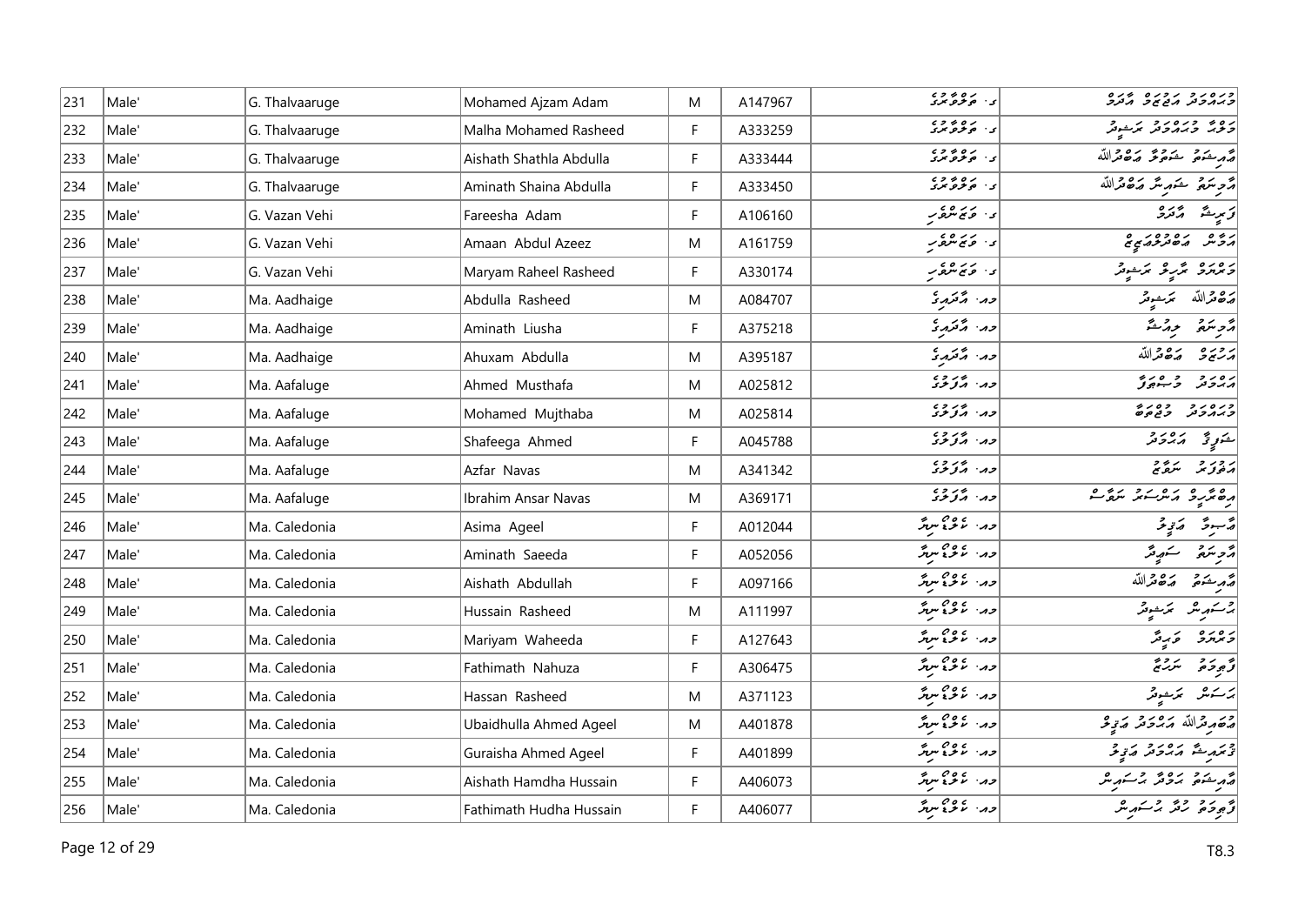| 257 | Male' | Ma. Carnation Ufaa | Aminath Waheedha       | F  | A023411 | وړ٠ تا برنتونتونتر م <sup>ونو</sup>       | أأروبتهم وكبار                             |
|-----|-------|--------------------|------------------------|----|---------|-------------------------------------------|--------------------------------------------|
| 258 | Male' | Ma. Carnation Ufaa | Habeeba Ahmed          | F. | A059527 | وە ، ئ <sup>ە</sup> بەش شەك مەتى          | 5,0,0,0,0.0                                |
| 259 | Male' | Ma. Carnation Ufaa | Abdul Aleem            | M  | A082184 | وړ٠ تا برنتونتونتو او د و                 | رە دەر<br>ھەمگرىم ئوچ                      |
| 260 | Male' | Ma. Carnation Ufaa | Ahmed Fathih           | M  | A336995 | وړ٠ تا <sub>پر</sub> ښوشو لرومخ           | رەرد ئەر                                   |
| 261 | Male' | Ma. Coral Bells    | Ismail Ahmed           | M  | A142972 | وړ٠ تا بروه وگ                            | ر عرصي ده در د                             |
| 262 | Male' | Ma. Coral Bells    | Aminath Nadha Ismail   | F  | A372954 | وړ٠ ته بره په و ه                         | ړٌ د سره سره ره شرخه د                     |
| 263 | Male' | Ma. Coral Bells    | Fathmath Nasha Ismail  | F  | A373014 | وړ ، نوروه وگ                             | وتجودة الرك والمحتور والمحصر               |
| 264 | Male' | Ma. Dhivili        | Ahmed Fazaal Hussain   | M  | A040192 | وړ٠ تورونو<br>در                          | גם גב גבב בגורית.<br>הגבת צאב גבותית       |
| 265 | Male' | Ma. Dhivili        | Abdulla Jasir Hussain  | M  | A075057 | وړ٠ ترونو                                 | مَصْحَدُاللَّهُ قُدْسُوتِرْ بْرَسَوْرِيْرْ |
| 266 | Male' | Ma. Emerald Gem    | Mariyam Habeeba        | F  | A048723 |                                           | ره ره برصهٔ                                |
| 267 | Male' | Ma. Emerald Gem    | Fathimath Ealaf Shiyam | F. | A167207 | י יוניסטיים פי<br>כולי ולכמישי בי         | توجوخو مرقرقى خورقرق                       |
| 268 | Male' | Ma. Emerald Gem    | Aminath Shaufa Shiyam  | F  | A167208 |                                           | أأوسم شروق جدادة                           |
| 269 | Male' | Ma. Falhugiri      | Ahmed Shifaz           | M  | A043813 | وە . ئۇ ئىمى بىر                          | د ه د د و شووځ ح<br>  د بر د تر مر د مر    |
| 270 | Male' | Ma. Falhugiri      | Ismail Shifaz          | M  | A056021 | —<br>  <i>وه</i> ۰۰ توگ <sup>9</sup> ترمر | بر سىۋېر ئىس سىرتى                         |
| 271 | Male' | Ma. Falhugiri      | Mariyam Shifa          | F. | A062828 | <br>  <i>وه</i> کوگویو                    | و ه ده و شوگر                              |
| 272 | Male' | Ma. Falhugiri      | Haleema Mohamed        | F  | A062829 | —<br>  <i>وه</i> کوگومو                   | بروڈ ورورو                                 |
| 273 | Male' | Ma. Falhugiri      | Mohamed Thaufeeq       | M  | A062830 | —<br>  <i>وه</i> کوگومو                   | כנים ניכי בי                               |
| 274 | Male' | Ma. Falhugiri      | Abdulla Shifaz         | M  | A062896 | <br> در گرگریمی                           | پره ترالله جو تر تر                        |
| 275 | Male' | Ma. Falhugiri      | Rifath Shifaz          | M  | A062897 | وەس كەمىي بىر                             | ىرۇر ئەرگەم ئىسىرگەمى<br>ب                 |
| 276 | Male' | Ma. Falhugiri      | Aishath Shifa          | F  | A062899 | —<br>  وړې توکوي مړ                       | أقدم يشوقر                                 |
| 277 | Male' | Ma. Forest         | Ismail Mohamed         | M  | A024634 | دە. ئ <sub>ۇ بىر</sub> مىق                | وستورو وبرورد                              |
| 278 | Male' | Ma. Forest         | Ibrahim Naseem         | M  | A045609 | وړ کو برگو                                | رە ئۇرۇ سىر بەر                            |
| 279 | Male' | Ma. Forest         | Ali Mohamed            | M  | A051076 | وړ کو برخو                                | أصو وره رو                                 |
| 280 | Male' | Ma. Forest         | Muhammad Ibraahim      | M  | A060767 | وړ کو برگو                                | כמחכת הפתיכ                                |
| 281 | Male' | Ma. Forest         | Mariyam Shahida        | F. | A060768 | ور. تو پر صفح                             | رەرە شەرقە                                 |
| 282 | Male' | Ma. Forest         | Ahmed Ibrahim          | M  | A143822 | ور. تو تر شاه                             | גפנק השתניק                                |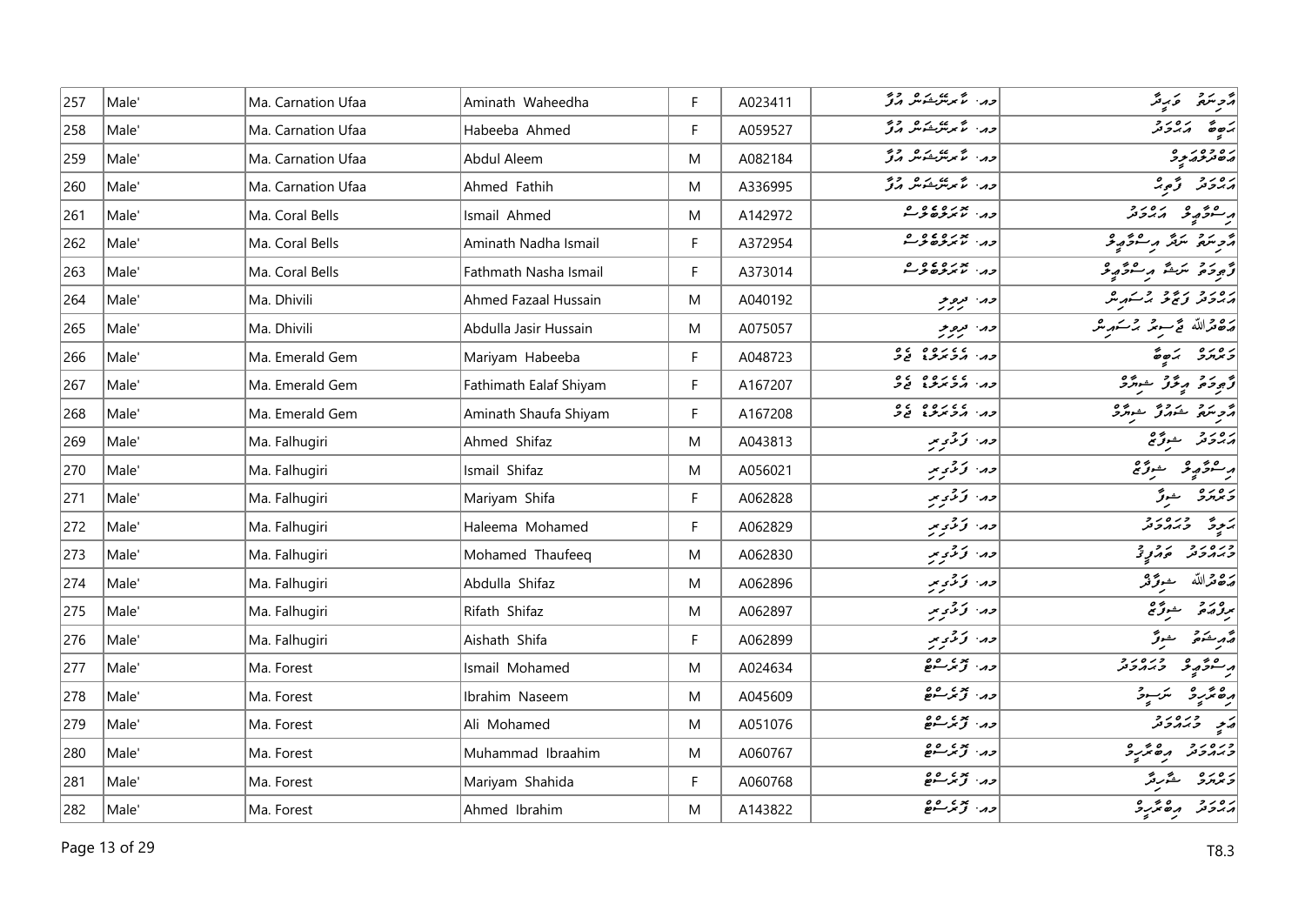| 283 | Male' | Ma. Forest        | Mohamed Jinah Ali               | M  | A146824 | وړ· تو پر شم                                       | دبره برد و پژبر کرم                          |
|-----|-------|-------------------|---------------------------------|----|---------|----------------------------------------------------|----------------------------------------------|
| 284 | Male' | Ma. Forest        | Mohamed luzaaz Ismail           | M  | A341081 | ور. تو تر شاه                                      | כמחכת תחשש תשיכתי                            |
| 285 | Male' | Ma. Forest        | Aminath Izuvath Ismail          | F  | A341085 | ورستخ برقيق                                        | أأدينهم وبمفق ويحفظو                         |
| 286 | Male' | Ma. Forest        | Hussain Najih                   | M  | A359942 | ور. تو تر شره                                      | 2 سەر شەھەر مىسىمب <sup>ى</sup> ر            |
| 287 | Male' | Ma. Gemendhooge   | Fathimath Sifana                | F  | A023410 | ه ده ده ده<br>ده که د سربرد                        | ژَهِ دَهْ وَ سُرَنَّهُ                       |
| 288 | Male' | Ma. Gemendhooge   | Aishath Nazaha Ismail           | F  | A372956 | ے بے 250 وو ۽<br>حمد کا تحصيل پوري                 | م الله عنه عليه المسلم المسلم الم            |
| 289 | Male' | Ma. Gondudhoshuge | Fathimath Abdul Rahman          | F  | A053111 | پر ۱۰ مورد و د د د د<br>ترمر از کاموره فرمزی       | ه د د ده ده ده ده و<br>زوره ماه ترمه پرس     |
| 290 | Male' | Ma. Gondudhoshuge | Mohamed Rasheed                 | M  | A054138 | بر به سرح برون<br><i>وه سم</i> سره توسری           | ورەرو بۇجو                                   |
| 291 | Male' | Ma. Gondudhoshuge | Aminath Abdul Rahman            | F. | A074345 | پر ۱۰ د ۲۶ و د د د<br>د ۱۸ ۰ تا که سرع قرس         | ם ני נסיכסנסים.<br>הכיתם הסינה <i>הגב</i> ית |
| 292 | Male' | Ma. Gondudhoshuge | Mariyam Shaheeda                | F  | A079076 | پر ۱۰ د ۲۶ و د د د<br>د ۱۸ ۰ تا که سرع قرس         | و ه ره د شورتگر                              |
| 293 | Male' | Ma. Gondudhoshuge | Ahmed Abdul Rahman              | M  | A132742 | پر سر و پر و ۽<br><i>وه</i> سر محمد موسوري         | ره رو ده ده ده ده و<br>م.پروتر م.گ ترم.پروتر |
| 294 | Male' | Ma. Gondudhoshuge | Ali Zajil Mohamed               | M  | A157527 | بر سر وبروه<br><i>وه</i> کرس تر <i>مز</i>          | أرو المروفر وبرود و                          |
| 295 | Male' | Ma. Gondudhoshuge | Khadheeja Abdul Rahman<br>Moosa | F  | A253938 | بر به سرح برون<br><i>وه سم</i> س علم قر <i>مزی</i> | زره ده ده ده ده و در و                       |
| 296 | Male' | Ma. Gondudhoshuge | Aishath Hassan                  | F  | A324418 | پر ، سمجھ روپے<br>حەر ، سمجھ سمجھ توسری            | مەر شىم ئىر ئىكىش                            |
| 297 | Male' | Ma. Gondudhoshuge | Rahuma Shaheeda Abdul<br>Rahman | F  | A334548 | بر به سر و پر و د<br>برهار می سره قرمزی            | ر و د مرکز در ۲۵ د د د د م                   |
| 298 | Male' | Ma. Gondudhoshuge | Adil Shaheed Abdul Rahman       | M  | A334549 | بر به سرح برون<br><i>وه سم</i> س علم تعرض          | و ده در د ده ده ده ده و د                    |
| 299 | Male' | Ma. Gondudhoshuge | Ibrahim Aiman Hussain           | M  | A337824 | بر به سرح برون<br><i>وه سم</i> سره توسری           | رەمزىرو مەدەر جىسمىد                         |
| 300 | Male' | Ma. Gondudhoshuge | Ahmed Aleef Hassan              | M  | A369805 | بر به سر و بر و د<br>بر در سر کرمری                | ړ د د ډې پر شر                               |
| 301 | Male' | Ma. Gondudhoshuge | Ahmed Zaajy Mohamed             | M  | A370189 | پر سر و پر و ۽<br><i>وه</i> سر محمد موسوري         | رور و ځي وره د و                             |
| 302 | Male' | Ma. Grape House   | Mohamed Nihad                   | M  | A059463 | ە ، ، ، ە ، د ە<br>دە · ، ئە ئەيمەر بەر            | ورەر د سرگەر                                 |
| 303 | Male' | Ma. Grape House   | Hassan Nihad                    | M  | A100722 | ه ۲۵۷۵ ورو ه<br>د د کامرو کرد                      | يرُ سُوش البررگيز                            |
| 304 | Male' | Ma. Grape House   | Ahmed Nihad                     | M  | A100723 | ه ۲۵۷۵ ور و ه<br>د د کامرو مرکب                    | پروتر سرگرفر                                 |
| 305 | Male' | Ma. Green Wheel   | Ibrahim Manik                   | M  | A035455 | در ، گوپر شهوی گ                                   | ە ھەمگەر 2 كەرىر<br>مەھەمگەر 2 كەرىرىيە      |
| 306 | Male' | Ma. Green Wheel   | Ahmed Nazmee                    | M  | A039715 | در گرېږېږ و                                        | بر 2 د تر<br>م <i>ر</i> بر تر<br>سرهج حر     |
| 307 | Male' | Ma. Green Wheel   | Fathimath Azra                  | F  | A039717 | در گرېږېږ و                                        | و دو دور                                     |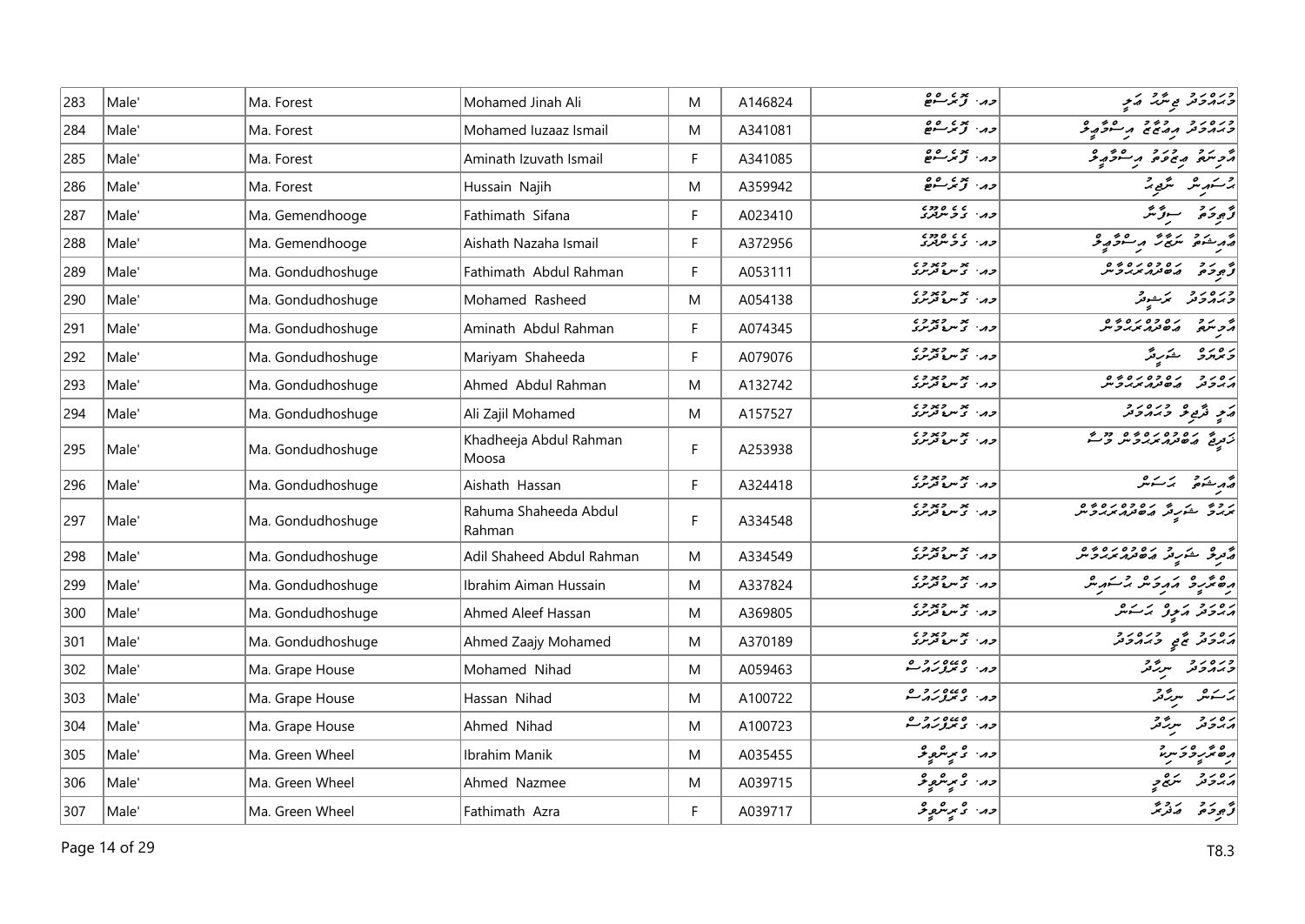| 308 | Male' | Ma. Green Wheel    | Nazma Naseer         | F           | A039766 | در ، د بر ټرمو پژ                          | للركافة الكرسومر                                   |
|-----|-------|--------------------|----------------------|-------------|---------|--------------------------------------------|----------------------------------------------------|
| 309 | Male' | Ma. Green Wheel    | Shazma Fahumee       | F           | A039767 | دە. ، ئىمپى <sup>ت</sup> موقى              | شەچ ۋ<br>تزرجي                                     |
| 310 | Male' | Ma. Green Wheel    | AZMA FAHMY           | $\mathsf F$ | A039768 | دە. ، ئېرىئږگە                             | ر و و<br>م نو ژ<br>ترژحي                           |
| 311 | Male' | Ma. Green Wheel    | Naziya Naseer        | F           | A039769 | د. ، ، ؟ بر سره ٍ وٌ                       | لتربيرتش الترسوند                                  |
| 312 | Male' | Ma. Green Wheel    | Aminath Ismail       | F           | A048705 | ور. و پرسمو د                              | مزجر متعاقبه وسنتوا ويحر                           |
| 313 | Male' | Ma. Green Wheel    | Mohamed Zaushan      | M           | A053368 | ور. د پر شهره                              | ورەرو روشكر<br><i>ويد</i> رونر ت <sub>ك</sub> رشكر |
| 314 | Male' | Ma. Green Wheel    | Zooshan Ibrahim      | F           | A053369 | در و پر شهوی                               | د شرکته مره تر <i>پ</i> ره<br>مختشر مره تر پره     |
| 315 | Male' | Ma. Green Wheel    | Ibrahim Riyaz        | M           | A059471 | دە. ، ئېرىئږگە                             | رە ئەر ئەر ئە                                      |
| 316 | Male' | Ma. Green Wheel    | Ahmed Riyaz          | M           | A059491 | دە. ، ئېرىشمېر ئ                           | أرەر دەر بەرگ                                      |
| 317 | Male' | Ma. Green Wheel    | Ismail Naufal Labeeb | M           | A331186 | <i>د</i> ړ٠ <sub>د</sub> بر پر پر پر       | ر جۇيەبى سەزىر كەھ                                 |
| 318 | Male' | Ma. Nasreenu Villa | Ahmed Imran          | M           | A065492 | دە ئىزىشمېرىشمۇقە                          | رەرد مەدىمى                                        |
| 319 | Male' | Ma. Nasreenu Villa | Abdul Razzag Easa    | M           | A100122 | <sub>19.</sub> سَرَتْ بِرِسْرَهِ بَرَّ     | ره وه ره دو و په مخ                                |
| 320 | Male' | Ma. Nasreenu Villa | Fathmath Shaira      | F           | A114136 | دە. ئى <i>رگىمپىترو</i> گە                 | ژوده څړنگه                                         |
| 321 | Male' | Ma. Nasreenu Villa | Lamsa Abdul Razzaq   | $\mathsf F$ | A159913 | رە. س <i>رَ</i> ڪىمپەسْرە <sub>ر</sub> ۇ   | ره معدده ده ده به                                  |
| 322 | Male' | Ma. Nasreenu Villa | Hussain Hamdhoon     | M           | A165829 | رە. س <i>رَ</i> ىشمېرسر <sub>ىمب</sub> ورگ | ج ڪهر مرڪبور هر                                    |
| 323 | Male' | Ma. Nasreenu Villa | Mohamed Imran        | M           | A273296 | رە. س <i>رَ</i> ےمبِسْرە ئ                 | ورەرو مەممە                                        |
| 324 | Male' | Ma. Nasreenu Villa | Hussain Ziyaad       | M           | A322246 | رە. س <i>رَ</i> ڪىمپەسْرە ئە               | برحسكر مرتزقر                                      |
| 325 | Male' | Ma. Nasreenu Villa | Mariyam Nisfa        | F           | A345982 | رە. س <i>رگىمپ</i> ىتر <sub>ىر</sub> ۇ     | ويورو سرعوش                                        |
| 326 | Male' | Ma. Nasreenu Villa | Aishath Shiuna       | F           | A347270 | در سرگرمېرسره د گر                         | شوره نگر<br>مر<br>و مر شو د<br>مرم شو د            |
| 327 | Male' | Ma. Nasreenu Villa | Aminath Niusha       | F           | A347271 | رە. س <i>رَڪىپى</i> سْھ <sub>ر</sub> ىگە   | أوجد المعالم المستقر                               |
| 328 | Male' | Ma. Nasreenu Villa | Hamsa Ahmed          | $\mathsf F$ | A348934 | رە. س <i>رىشىم</i> سرەر ئى                 | رە ئەردە                                           |
| 329 | Male' | Ma. Nasreenu Villa | Hamna Ahmed          | F           | A348935 | رە. س <i>رَ</i> ڪىمپەسْرُە <sub>ر</sub> ئە | رەپر بەردىر                                        |
| 330 | Male' | Ma. Nasreenu Villa | Mohamed Hanoo        | M           | A348936 | دە. س <i>رَ</i> گىمپە شَهْرَ مَحْ          | وره رو درود<br><i>وب</i> رمرونر کرنتر              |
| 331 | Male' | Ma. Nasreenu Villa | Lamha Abdul Razzag   | F           | A370109 | رە. س <i>رَڪىپى</i> سْھ <sub>ر</sub> ىگە   | גם כם גם 4 ב<br>השינו <i>ת ה</i> דיב<br>ىزەپ       |
| 332 | Male' | Ma. Nasreenu Villa | Hawwa Inasha         | F           | A370142 | رە. س <i>رَ</i> ڪىمپەسْرە <sub>ر</sub> ۇ   | رە ئەسرىگە<br>بەرە ئ                               |
| 333 | Male' | Ma. New Forest     | Ahmed Rasheed        | M           | A026472 | حد سرد بوره وه<br>حد سرد بوسط              | رەر ئەستىر<br>مەرى ئەستىر                          |
|     |       |                    |                      |             |         |                                            |                                                    |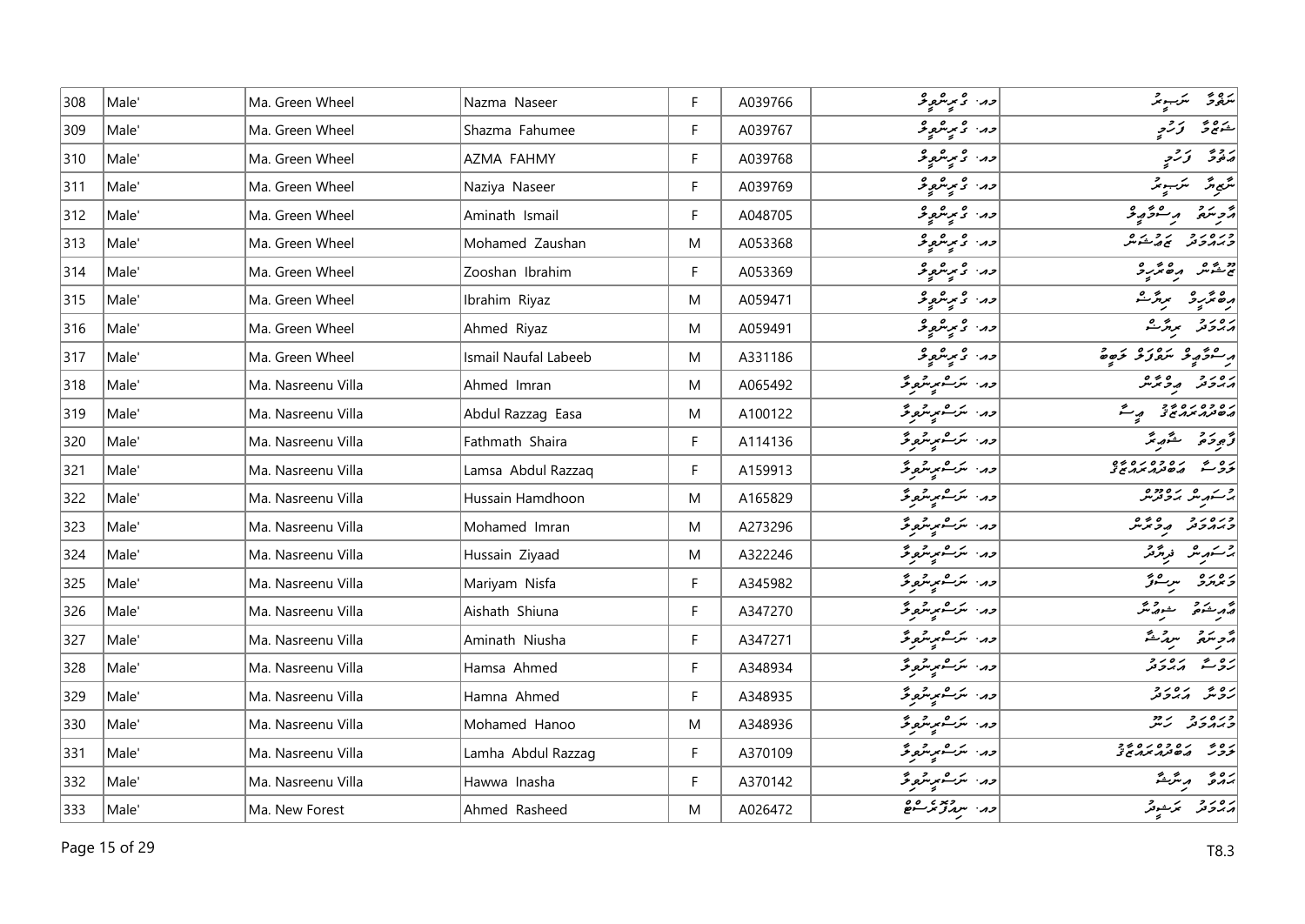| 334 | Male' | Ma. New Forest  | Fathimath Rasheeda         | F         | A027827 | وړ. سرونو ده ده<br>در سرونو سره          | أزَّوِدَهُ بَرَجْهِ مَّدْ                               |
|-----|-------|-----------------|----------------------------|-----------|---------|------------------------------------------|---------------------------------------------------------|
| 335 | Male' | Ma. New Forest  | Mohamed Zimaam Ahmed       | M         | A326598 | وړ٠ سروبو ده وه<br>در٠ سروبو شريع        | ورەر د پرو رەر د                                        |
| 336 | Male' | Ma. New Forest  | Aminath Nadha              | F.        | A365721 | در سردبو عرضها                           | أأترسم سكر                                              |
| 337 | Male' | Ma. New Forest  | Hassan Nazeem              | M         | A366445 | כו. ייטרובי הפ                           | ىز سەھر سىمپرى                                          |
| 338 | Male' | Ma. New Forest  | Mohamed Nazaam             | M         | A366446 | ور. سردبو عرضه                           | سرچ و<br>و ر ه ر و<br>تر پر تر تر                       |
| 339 | Male' | Ma. New Forest  | Ahmed Nazeeh               | M         | A366447 | בני ייטור זקים                           | پروتر سَيِ پُر                                          |
| 340 | Male' | Ma. Niyaz Villa | Ahmed Ibrahim Didi         | M         | A032894 | حەر سرم <sup>و</sup> چ ھ <sub>و</sub> ڭر |                                                         |
| 341 | Male' | Ma. Niyaz Villa | Fathimath Neena            | F         | A036440 | در. سرگموگر                              | ۇۋە ئەس ئېرىتگە                                         |
| 342 | Male' | Ma. Niyaz Villa | Areesh Ahmed               | M         | A113674 | دە. سرترىج و دَّ                         | ك مريد كالمردور                                         |
| 343 | Male' | Ma. Niyaz Villa | Asna Ahmed                 | F         | A113675 | دە. سرم <sup>ى</sup> ۋە ئ                | ړ ه شه پره پرونو                                        |
| 344 | Male' | Ma. Niyaz Villa | Iznee Ahmed                | F         | A277040 | دە. سرترىج و دَّ                         | أرجمير أكارد                                            |
| 345 | Male' | Ma. Niyaz Villa | Ashfau Ahmed               | F         | A303525 | دە. سرترىج و دَّ                         | ر ۱۵۰۵ بره رو<br>مشوره مرکز تر                          |
| 346 | Male' | Ma. Niyaz Villa | Anan Ahmed                 | M         | A334168 | دە. سرم <sup>ى</sup> ۋە ئ                | ر شرح ده د و<br>مرس شرح مدر                             |
| 347 | Male' | Ma. Noor Villa  | Abdul Latheef Abdul Rahman | ${\sf M}$ | A036333 | در. متر دو د                             |                                                         |
| 348 | Male' | Ma. Noor Villa  | Rizmeen Latheef            | F         | A050347 | —<br>  در سرگروگر                        | برج <i>چ</i> ش ځېږو<br>مخينه                            |
| 349 | Male' | Ma. Noor Villa  | Lathyfa Abdul Lathyf       | F         | A056458 | در. متر دو د                             | <i>בֿפֶּ</i> צֿ ג <sup>ַסְכְס</sup> ְב <sup>ְ</sup> פֶּ |
| 350 | Male' | Ma. Nyloanuge   | Ahmed Nizar                | M         | A000324 | وړ٠ سرگرمرۍ                              | رەرو سۆر                                                |
| 351 | Male' | Ma. Nyloanuge   | Aishath Shihama            | F         | A001767 | دړ٠ سَمرڅشځ                              | وكرمشكم مشوركة                                          |
| 352 | Male' | Ma. Nyloanuge   | Hussain Habeeb             | M         | A010838 | בו ייתכית                                | جر شهر شه بر شهره                                       |
| 353 | Male' | Ma. Nyloanuge   | Abdulla Shareef            | M         | A010839 | وړ٠ سرگرمرۍ                              | پره قرالله شمیرو                                        |
| 354 | Male' | Ma. Nyloanuge   | Aminath Shihama            | F         | A036068 | בו. ייתבייט                              | أزويتم ويتراد                                           |
| 355 | Male' | Ma. Nyloanuge   | Mohamed Habeeb             | M         | A053148 | وړ· سَمدِ څشو                            | 001 31017                                               |
| 356 | Male' | Ma. Nyloanuge   | Ahmed Shiham               | M         | A054907 | בו ייתק בית                              | رەرد جەرمى                                              |
| 357 | Male' | Ma. Nyloanuge   | Fathimath Azeema           | F         | A055294 | ادر سَدِ دُبي                            | وَّجِرْحَمَ مَنْ حَمَّ                                  |
| 358 | Male' | Ma. Nyloanuge   | Ibrahim Shiham             | M         | A059079 | בו. יתו בייש                             | 5, 20, 0,<br>ے پ <sup>و</sup> گر                        |
| 359 | Male' | Ma. Nyloanuge   | Ali Shareef                | M         | A061678 | وړ٠ سرمر شر <sup>ي</sup>                 | ړې خپرو                                                 |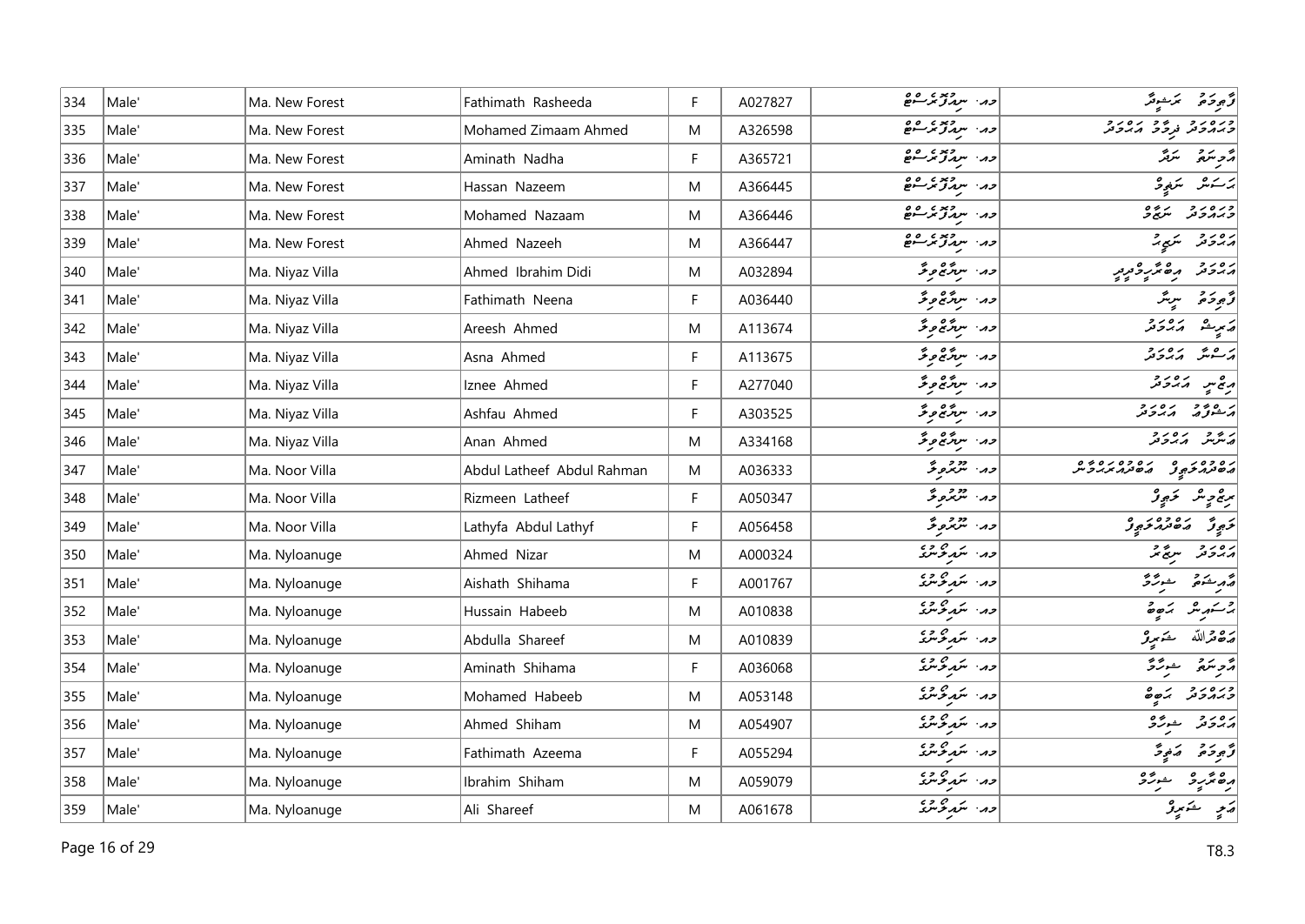| 360 | Male' | Ma. Nyloanuge   | Mariyam Suhana          | F  | A077779 | در سَمْدِ دْسْدُ                       | <u>ر جرم تر</u><br>ر ه ر ه<br>د بربر د |
|-----|-------|-----------------|-------------------------|----|---------|----------------------------------------|----------------------------------------|
| 361 | Male' | Ma. Nyloanuge   | Sakeena Ibrahim         | F. | A077780 | وړ شمه څشو                             | سَرِیدَ رەتمەرد                        |
| 362 | Male' | Ma. Nyloanuge   | Khadheeja Hassan Ageel  | F  | A099876 | وړ٠ سرگرمرۍ                            | ترىرى كاسكاش كالمي فى                  |
| 363 | Male' | Ma. Nyloanuge   | Nadhiya Ageel           | F  | A131912 | وە سىرگەمى                             | سَرْمِرةٌ = صَوِّحْر                   |
| 364 | Male' | Ma. Nyloanuge   | Fathimath Maisha Habeeb | F  | A155464 | وە سىرگە دى                            | ژُودۇ دۇش ئەھ                          |
| 365 | Male' | Ma. Nyloanuge   | Mohamed Ashham Shiham   | M  | A350209 | בו ייתבית                              | ورەر و رەرە ب                          |
| 366 | Male' | Ma. Nyloanuge   | Mariyam Nasha Shiham    | F  | A350210 | دە· سَمەنزىسى                          | ر وره کرد شورگر<br>تربربرتی کرد        |
| 367 | Male' | Ma. Nyloanuge   | Mariyam Shara Shareef   | F  | A373212 | وړ٠ سَرگوش                             | دەرە ئىگە ئىرو                         |
| 368 | Male' | Ma. Nyloanuge   | Mohamed Shaffan Shareef | M  | A373213 | دە. سَمەمْحىتى                         | ورەرو رەۋە شەرگە                       |
| 369 | Male' | Ma. Nyloanuge   | Maisoon Abdul Ghafoor   | F. | A392944 | وە سىرگەمى                             | ر دو ره دورود<br>در شش ماه دوروز د     |
| 370 | Male' | Ma. Nyloanuge   | Shaikhoon Abdul Ghafoor | M  | A392945 | در. سَمَرِ دُمِينَ                     | شهرجم ره ده ده د<br>شهرتر می مورد زیر  |
| 371 | Male' | Ma. Oasis Villa | Hassan Waheed           | M  | A009214 | حەربە ئەھرىسىز سىرە ئەھرىگە            | پر کے معرضہ حرید تر                    |
| 372 | Male' | Ma. Oasis Villa | Ali Ashwan              | M  | A039070 | در، جهر سوس <sup>9</sup> وځ            | أتمني أتمشوش                           |
| 373 | Male' | Ma. Oasis Villa | Mohamed Liushan         | M  | A039071 | حەر، ئەمرىسوسىسوقەتى                   | ورەرو بەرگەش                           |
| 374 | Male' | Ma. Oasis Villa | Umniyya Izzath Hussain  | F  | A039097 | حەر، ئەمەسىرىسى بەرگە<br>مەسىرىپ       | 20 000 0000 20000                      |
| 375 | Male' | Ma. Oasis Villa | AMINATH WAHEEDA         | F  | A045830 | دړ، میم برسور شورځه                    | أأزحر سكرة وألمح وأبادتكر              |
| 376 | Male' | Ma. Oasis Villa | Adam Shaheer            | M  | A052087 | حەر، ئەمەر سوسكىمۇ ئى                  | پر پر <u>ه</u><br>ىشكەر بىر            |
| 377 | Male' | Ma. Oasis Villa | Mariyam Ali             | F  | A052088 | حەر، ئېمەسىرسىسى ئىستىمە ئىستە         | ئەنگەر ئ<br>رځمنې                      |
| 378 | Male' | Ma. Oasis Villa | Aishath Waheeda         | F  | A059393 | دە، ئېم بىر شورتى                      | أقهر مشكرة والمحامر فكر                |
| 379 | Male' | Ma. Oasis Villa | Ahmed Waheed            | M  | A126613 | حەربە ئەسىر سىموغ                      | دەر د پر د                             |
| 380 | Male' | Ma. Oasis Villa | Ibrahim Waheed          | M  | A127612 | ور. می <sub>م</sub> رسور شور           | رە ئرىر ئىبىر                          |
| 381 | Male' | Ma. Oasis Villa | Ismail Leewan Hassan    | M  | A328275 | حەر، ئەمرىسوسىسوقەتى                   | ر جۇمپۇ بېرىش برخىش                    |
| 382 | Male' | Ma. Oasis Villa | Mohamed Mabrook Hassan  | M  | A330959 | دە، ئېم بىر شورگە                      | כנה כנה כמים נגם.<br>בגהכת כסיניו גבות |
| 383 | Male' | Ma. Oasis Villa | Ithmaam Ibrahim Waheed  | F  | A356671 | حەربە ئەمەسىس ئوقرىگى<br>مەسىمەت ئەسىر | رەم ۋە رەمگرىۋە ئەيد                   |
| 384 | Male' | Ma. Oasis Villa | Aishath Rifga Ibrahim   | F. | A356672 | دە. ئېم بىر شورگە                      | مەر شىم بروق برە ئرىرو                 |
| 385 | Male' | Ma. Oasis Villa | Mohamed Haisam Ali      | M  | A358360 | دە. ئېم بىر شورگە                      | ورەر د رېږو كړم                        |
|     |       |                 |                         |    |         |                                        |                                        |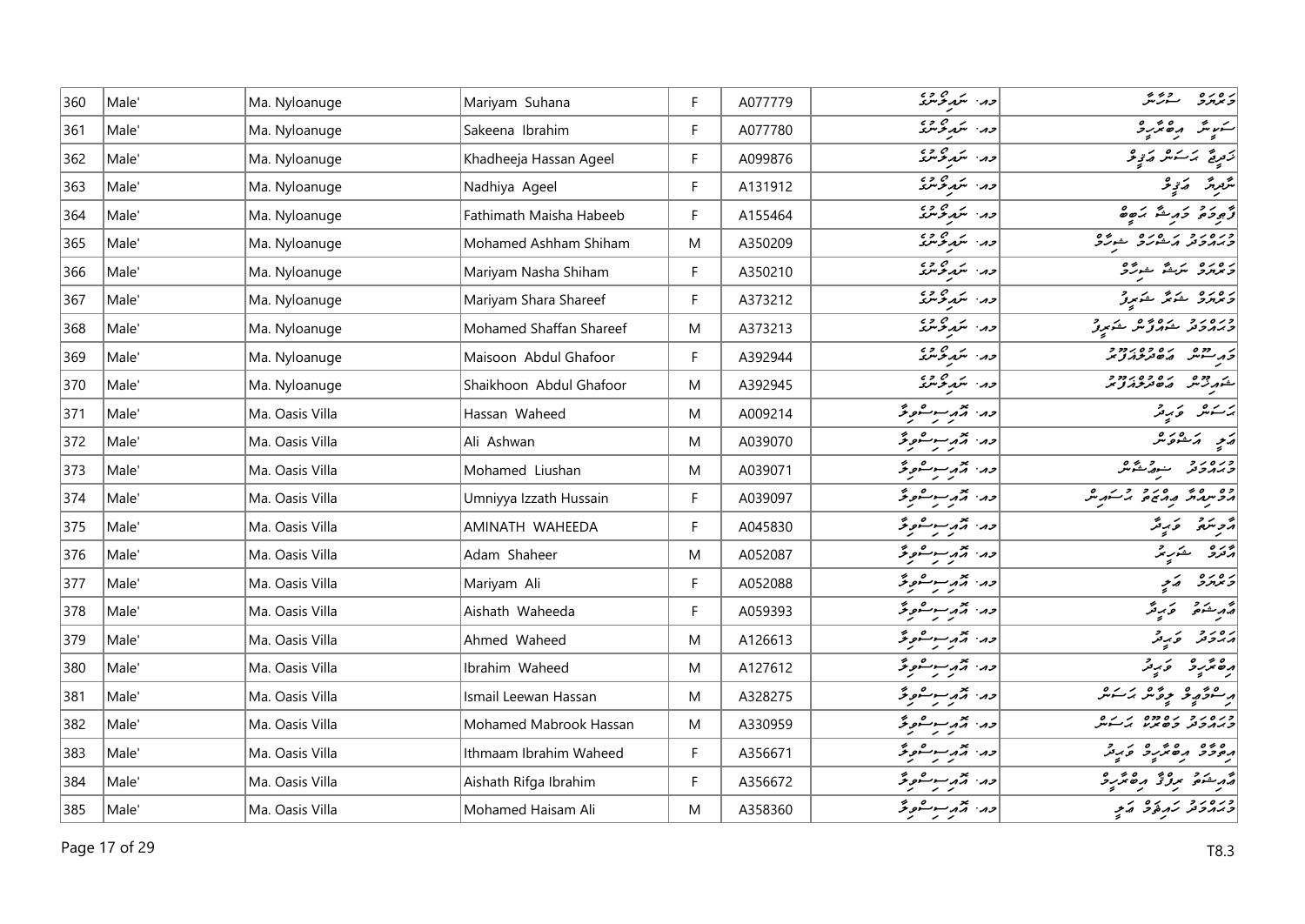| 386 | Male' | Ma. Radhmaa    | Shamila Rasheed          | F  | A113489 | وړ برور                      | ستگار می انگریز کرد.<br>مسیر کردید کرد کرد کرد.<br>مسیر کرد کرد کرد کرد کرد.                                                                                                                           |
|-----|-------|----------------|--------------------------|----|---------|------------------------------|--------------------------------------------------------------------------------------------------------------------------------------------------------------------------------------------------------|
| 387 | Male' | Ma. Radhmaa    | Shaula Rasheed           | F. | A132209 | وړ برور                      | $\begin{array}{cc} \mathcal{Z}_{\mathcal{A}} & \mathcal{Z}_{\mathcal{A}} & \mathcal{Z}_{\mathcal{A}} \\ \mathcal{Z}_{\mathcal{A}} & \mathcal{Z}_{\mathcal{A}} & \mathcal{Z}_{\mathcal{A}} \end{array}$ |
| 388 | Male' | Ma. Radhmaa    | Rimaz Mohamed Rasheed    | M  | A155612 | وړ بروژ                      |                                                                                                                                                                                                        |
| 389 | Male' | Ma. Radhmaa    | Muaaz Rasheed            | M  | A325704 | وړ بروژ                      | $\frac{2}{x^{2}+2x^{2}}$ $\frac{2}{x^{2}+2x^{2}}$                                                                                                                                                      |
| 390 | Male' | Ma. Radhmaa    | Ahmed Ilhaz Rasheed      | M  | A335939 | وړ٠ برګړ                     | ره د و مورد د کرد.<br>در دور د ورد کار کرد و                                                                                                                                                           |
| 391 | Male' | Ma. Salveeniya | Jameela Yoosuf           | F  | A022875 | حەر. سەئىھ مەرى <i>گە</i>    | $\begin{bmatrix} 0 & 2 & 2 \\ 2 & -2 & 2 \\ 3 & -2 & 2 \end{bmatrix}$                                                                                                                                  |
| 392 | Male' | Ma. Salveeniya | Ibrahim Shaheen          | M  | A028045 | دە. سەۋە بىرەگە              | دەتمەر ئىمرىش<br>دەتمەر ئىمرىسى<br>دەتمەر تىمرىسى<br>ئىمرىش تىمرى                                                                                                                                      |
| 393 | Male' | Ma. Salveeniya | Ibrahim Rasheed          | M  | A034724 | دە. سەۋە بىرەگە              |                                                                                                                                                                                                        |
| 394 | Male' | Ma. Salveeniya | Hussain Rasheed          | M  | A049670 | دە. سەۋەپ سەڭر               |                                                                                                                                                                                                        |
| 395 | Male' | Ma. Salveeniya | Saeeda Mohamed           | F  | A052414 | دە. سەۋەپىرىد                | شهره وره د و                                                                                                                                                                                           |
| 396 | Male' | Ma. Salveeniya | Aishath Nasiha           | F  | A054781 | دە. سەۋە بىرەڭ               | لأرشكم الكرسور                                                                                                                                                                                         |
| 397 | Male' | Ma. Salveeniya | Aminath Nazima           | F  | A054782 | در. سکوه سرگر                | أأدمتم المتمود                                                                                                                                                                                         |
| 398 | Male' | Ma. Salveeniya | Mariyam Nasheeda         | F  | A054783 | دە. سەۋە بىرەگە              | و مره سر سر شو مگر                                                                                                                                                                                     |
| 399 | Male' | Ma. Salveeniya | Fathimath Rasheeda Moosa | F  | A054784 | حەر. سەۋ <sub>ە ئ</sub> ىرىد | أزًودة الرسور وحمد                                                                                                                                                                                     |
| 400 | Male' | Ma. Salveeniya | Najeeba Moosa            | F  | A070063 | حەر، سەۋە بىرەگە             | سَرِمٍ صَدَّمَتِ صَدَّمَتِ                                                                                                                                                                             |
| 401 | Male' | Ma. Salveeniya | Mohamed Affan Zahir      | M  | A095500 | دە. سەۋەپ مەنگە              | ورەر د رەۋە ئەرگە                                                                                                                                                                                      |
| 402 | Male' | Ma. Salveeniya | Mariyam Maiha Zahir      | F  | A273113 | دە. سەۋەپ مەنگە              | د مرمرد و در شمار محر بر                                                                                                                                                                               |
| 403 | Male' | Ma. Salveeniya | Aluf Ahmed Adil          | M  | A349967 | در سکوه مرتز                 | גדרם גם גד ביתיב                                                                                                                                                                                       |
| 404 | Male' | Ma. Shaaheen   | Ali Hussain              | M  | A001628 | دە. ھۇرىگر                   | أەسم بر سىمبرىتىر                                                                                                                                                                                      |
| 405 | Male' | Ma. Shaaheen   | Mohamed Ahmed            | M  | A012399 | ور. ڪ <sub>رچ</sub> ر        | כנסגב גםגב<br>כגתכת הגבת                                                                                                                                                                               |
| 406 | Male' | Ma. Shaaheen   | Fathimath Mohamed        | F  | A012400 | وړ. ځې پر                    | أوجوحه وبرورو                                                                                                                                                                                          |
| 407 | Male' | Ma. Shaaheen   | Abdul Majeed Ali         | M  | A012531 | حەر. ئىش <i>گە</i> ر ش       | ړه ده د کړې                                                                                                                                                                                            |
| 408 | Male' | Ma. Shaaheen   | Ihsana Ali               | F  | A012534 | در. ځې پر                    | ورژ شتر اور                                                                                                                                                                                            |
| 409 | Male' | Ma. Shaaheen   | HASSAN LOREEF            | M  | A032050 | دړ. ځې پر                    | ىز سەش ئۇمرىر                                                                                                                                                                                          |
| 410 | Male' | Ma. Shaaheen   | MOHAMED NIYAZ            | M  | A037258 | در شمو شر                    | وبروبر سرگرم                                                                                                                                                                                           |
| 411 | Male' | Ma. Shaaheen   | Ahmed Naseem             | M  | A041338 | دە. ئىگەرىگە                 | پروتر کرگے و                                                                                                                                                                                           |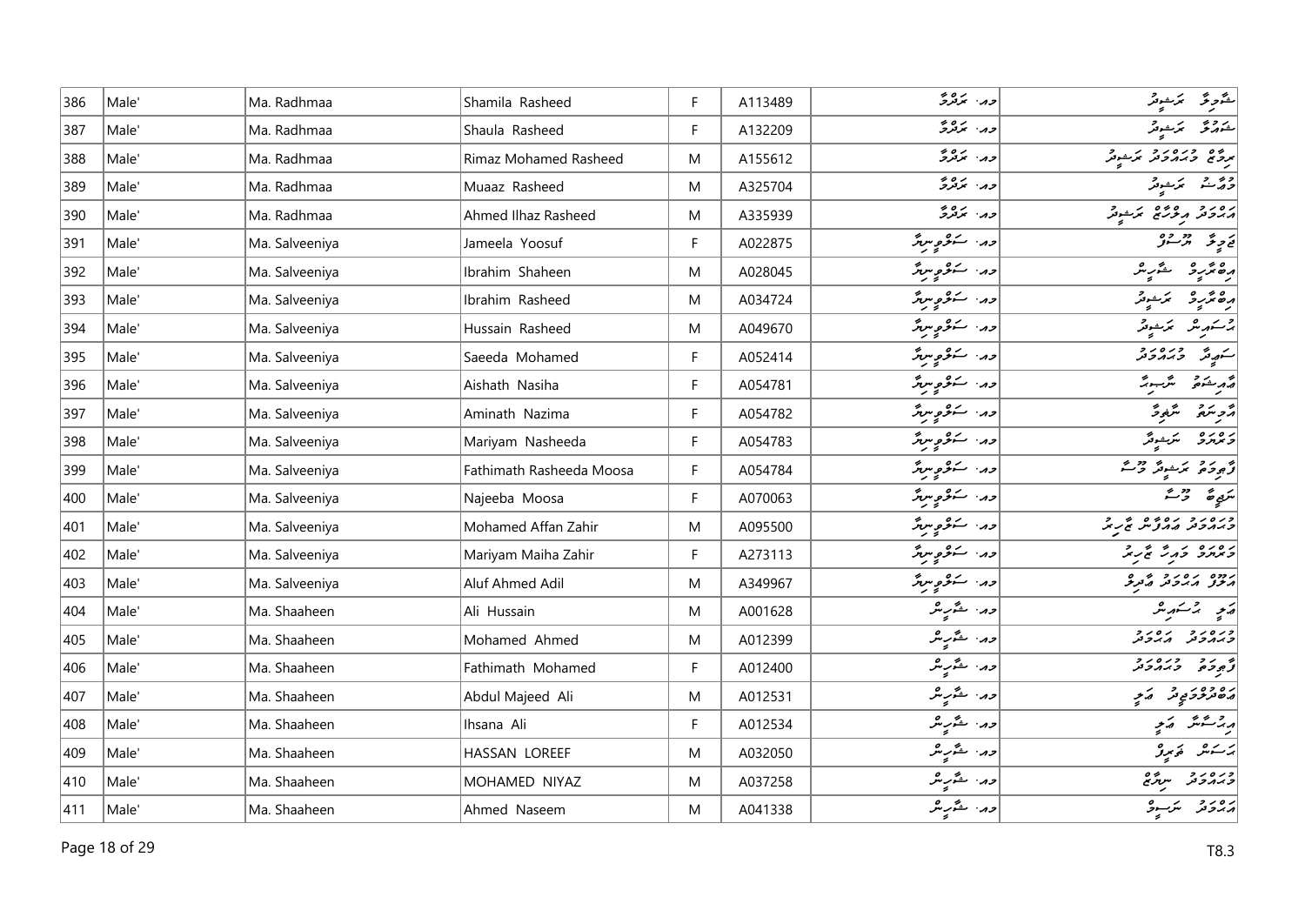| 412 | Male' | Ma. Shaaheen       | Abdulla Najih          | M | A054720 | در. ځېږمبر                                    | <b>بر25ر</b> الله<br>سگھ پڑ                                                                                              |
|-----|-------|--------------------|------------------------|---|---------|-----------------------------------------------|--------------------------------------------------------------------------------------------------------------------------|
| 413 | Male' | Ma. Shaaheen       | Ibrahim Shujau         | M | A066796 | حەر. ئىش <sup>ى</sup> ر بىر                   | رح پو ج<br>مشتوی ه<br>ەر ھەترىر <i>ۋ</i>                                                                                 |
| 414 | Male' | Ma. Shaaheen       | Abdulla Yameen         | M | A078598 | حەر. ئىش <i>گە</i> ر بىر                      | ەھىراللە<br>ېژ <sub>چ</sub> بر                                                                                           |
| 415 | Male' | Ma. Shaaheen       | Ahmed Yameen           | M | A078599 | حەر. ئىش <i>گە</i> ر بىر                      | بر ٥ پر ۳<br>د بر <del>د</del> تر<br>ەگەچە بىر                                                                           |
| 416 | Male' | Ma. Shaaheen       | Azmeena Mohamed        | F | A078600 | حەر. ئىقى <i>ر</i> ىش                         | و ر ه ر د<br>تر پر ژ تر<br>ړ ج <sub>حر</sub> متر                                                                         |
| 417 | Male' | Ma. Shaaheen       | HUSSAIN NASIH          | M | A081062 | حەر. ئىش <sup>ى</sup> رىش                     | برسكريش المرسور                                                                                                          |
| 418 | Male' | Ma. Shaaheen       | Abdul Majid Ali        | M | A081067 | حەر. ئىش <i>گە</i> ر بىر                      | ره ده د در در<br>اړه درود ور                                                                                             |
| 419 | Male' | Ma. Shaaheen       | Ismail Nasih           | M | A081068 | حەر. ئىش <i>گە</i> ر بىر                      | ر جۇرچە ئىلىر                                                                                                            |
| 420 | Male' | Ma. Shaaheen       | Majida Ali             | F | A081069 | حەربە ھەر بىر                                 | وًّمح مَّر<br>مستحق<br>ەنىيە                                                                                             |
| 421 | Male' | Ma. Shaaheen       | Moosa Nadheem          | M | A081675 | حەر. ئىش <i>گە</i> ر بىر                      | ر مستقرر من المعداد المعداد السياسي.<br>المراجع المستقرر المعداد المعداد المعداد المعداد المعداد المعداد المعداد المعداد |
| 422 | Male' | Ma. Shaaheen       | Ali Niaf               | M | A130762 | ر<br>حەربە ھەر مىش                            | ړې سرگړ                                                                                                                  |
| 423 | Male' | Ma. Shaaheen       | Hussain Niaaf          | M | A164902 | حەر. ئىشىر بىر                                |                                                                                                                          |
| 424 | Male' | Ma. Shaaheen       | Mohamed Nabah Najih    | M | A333343 | حەر. ئىش <sup>ى</sup> رىش                     | ور ٥ رو د دي د شي تر<br>وبرود تر شي تري                                                                                  |
| 425 | Male' | Ma. Shaaheen       | Aminath Nabahath Najih | F | A333344 | حەر. ئىش <i>گە</i> ر بىر                      | أأدبته بتقارة اللهار                                                                                                     |
| 426 | Male' | Ma. Shaaheen       | Mohamed Layaan Loreef  | M | A338067 | حەر. مەھمەت<br>مە                             | ورەرو روژگر ئىپرۇ                                                                                                        |
| 427 | Male' | Ma. Shurufaa       | Mohamed Muammaru       | M | A080371 | وړ څخه نو                                     | כנסנכ כנסנכ<br><i>בג</i> תכ <mark>נ</mark> כמתכת                                                                         |
| 428 | Male' | Ma. Shurufaa       | Ahmed Shafeeq          | M | A121021 | وە، خەيزى                                     | د ۱۵ د ۲ د مخکي تخ                                                                                                       |
| 429 | Male' | Ma. Shurufaa       | Fathmath Waheeda       | F | A287746 | وە شەرىخ                                      | وٌموحَمٌ وَرِمَّرٌ                                                                                                       |
| 430 | Male' | Ma. Shurufaa       | Hussain Zilal          | M | A352998 | وە شەرىخ                                      | جسكريثر بإيحو                                                                                                            |
| 431 | Male' | Ma. Shurufaa       | SHUAU SHAFEEQ          | M | A394021 | وە شەرىخ                                      | لشرور شرور                                                                                                               |
| 432 | Male' | Ma. Starling Grade | Mohamed Falah          | M | A074815 | وړ. گوڅ <sub>مرمر</sub> ش وي و                | ورەر د روە<br><i>دىد</i> ردىر <mark>ز</mark> ىر                                                                          |
| 433 | Male' | Ma. Starling Grade | Aishath Samiya         | F | A074816 | وړ٠ گوڅ <sub>مرم م</sub> ر <sub>و وغړ</sub> و | أقرم شوقه الشعرور                                                                                                        |
| 434 | Male' | Ma. Starling Grade | Mariyam Nasheeda       | F | A125490 | وړ٠ گوځ پر پر شری د بره                       | رەرە سەيدىگر                                                                                                             |
| 435 | Male' | Ma. Starling Grade | Ibrahim Falah          | M | A138931 | وړ. گوڅه پر پرېده کړه                         | ترتزل<br>ەرھەترىر <sup>ى</sup>                                                                                           |
| 436 | Male' | Ma. Starling Grade | Aminath Arifa          | F | A156727 | وړ. گوڅ پر پر شری د بره                       | أرمز بنرو<br>ەئىمىرىق                                                                                                    |
| 437 | Male' | Ma. Starling Grade | Fathimath Nashida      | F | A162740 | وړ٠ کوځ بربر شری تر بر د                      | تزجوخا مترجوند                                                                                                           |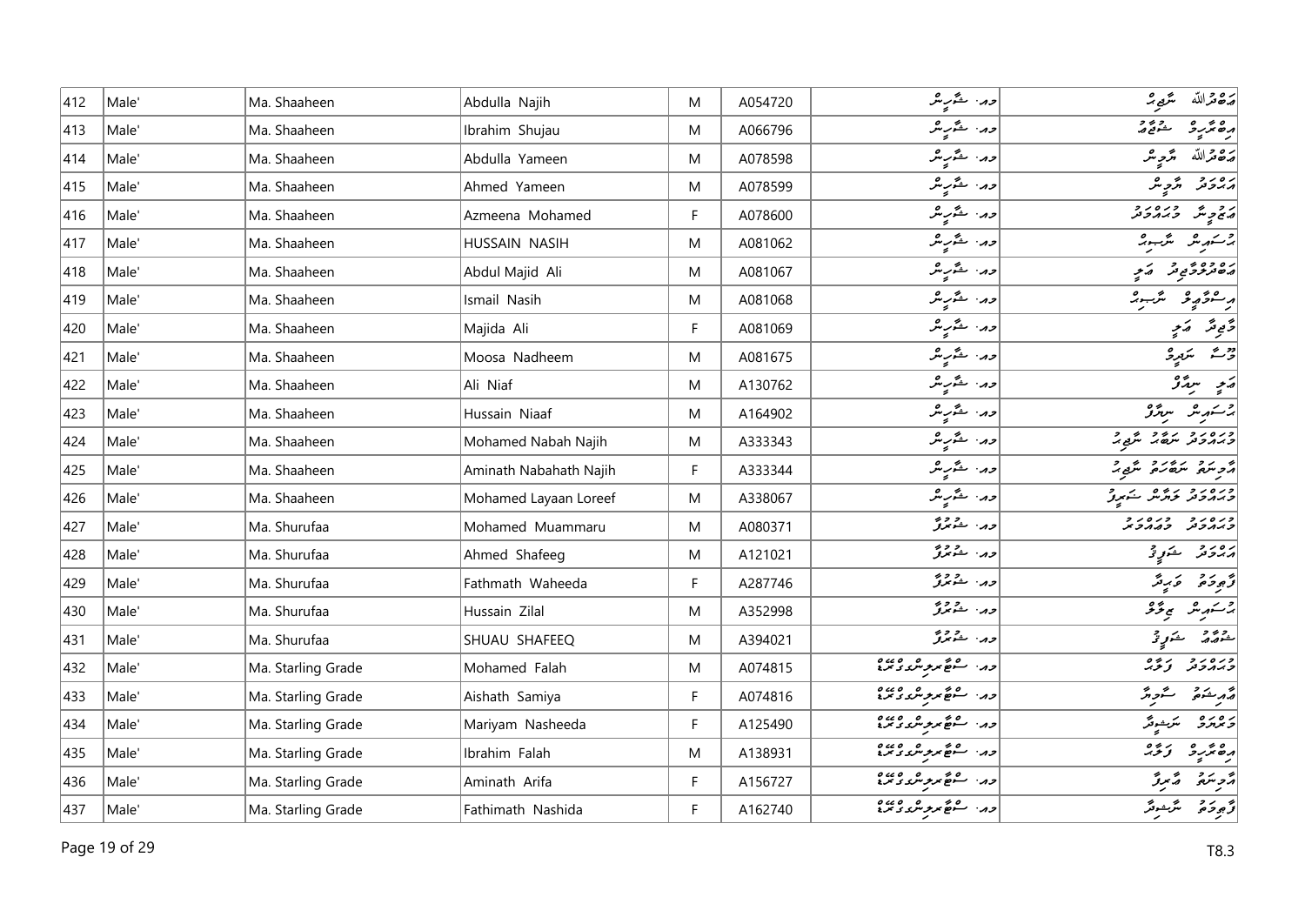| 438 | Male' | Ma. Starling Grade | Sakeena Ibrahim            | F         | A285866 | وړ٠ گوڅ پر پر شری د بره                                                                                                                                                                                                                                                                                                                                                                                                                                                                                                                                                                                                                                  | سَرِیدَ رِهْنَدِ دِ                |
|-----|-------|--------------------|----------------------------|-----------|---------|----------------------------------------------------------------------------------------------------------------------------------------------------------------------------------------------------------------------------------------------------------------------------------------------------------------------------------------------------------------------------------------------------------------------------------------------------------------------------------------------------------------------------------------------------------------------------------------------------------------------------------------------------------|------------------------------------|
| 439 | Male' | Ma. Starling Grade | Nazhath Sheeza Ali         | F         | A305884 | وړ٠ گوڅ پروتر <sub>ک ک</sub> ره<br>در٠ گوڅ پروتر <sub>ک</sub> کره                                                                                                                                                                                                                                                                                                                                                                                                                                                                                                                                                                                        | يره برج حيثي وكبر                  |
| 440 | Male' | Ma. Starling Grade | Ahmed Shah                 | M         | A350794 | وړ٠ گوڅ <sub>مرمو</sub> شۍ د مره                                                                                                                                                                                                                                                                                                                                                                                                                                                                                                                                                                                                                         | پره پر پر په په ک                  |
| 441 | Male' | Ma. Starling Grade | Mohamed Namee Nasir        | M         | A363563 | وړ٠ گوڅ پرپوسۍ د بره                                                                                                                                                                                                                                                                                                                                                                                                                                                                                                                                                                                                                                     | ورورو شي شهر                       |
| 442 | Male' | Ma. Starling Grade | Abdulla Shah               | M         | A366740 | وړ. گوڅ پر پرېږي د مړه                                                                                                                                                                                                                                                                                                                                                                                                                                                                                                                                                                                                                                   | مَدْهُ مَرْاللّه شَرْرٌ            |
| 443 | Male' | Ma. Sukkathuraage  | Aishath Nahla              | F         | A111342 |                                                                                                                                                                                                                                                                                                                                                                                                                                                                                                                                                                                                                                                          | مەرشۇم سىرقى                       |
| 444 | Male' | Ma. Sukkathuraage  | FATHIMATH UMAIMA           | F         | A111367 | $\begin{array}{cc} 0 & 0 & 0 & 0 \\ 0 & 0 & 0 & 0 \\ 0 & 0 & 0 & 0 \end{array}$                                                                                                                                                                                                                                                                                                                                                                                                                                                                                                                                                                          | أزجوخه مزمرة                       |
| 445 | Male' | Ma. Sukkathuraage  | Abdul Gadir                | ${\sf M}$ | A124317 | $\begin{array}{cc} 0 & 0 & 0 & 0 \\ 0 & 0 & 0 & 0 \\ 0 & 0 & 0 & 0 \end{array}$                                                                                                                                                                                                                                                                                                                                                                                                                                                                                                                                                                          | ر ٥ ٥ ٥ ٥ مر<br>  پر ۵ تر تر تر بر |
| 446 | Male' | Ma. Sukkathuraage  | MOHAMED NAAIL              | ${\sf M}$ | A332547 | $\begin{array}{cc} \mathcal{L} \mathcal{L} & \mathcal{L} & \mathcal{L} & \mathcal{L} & \mathcal{L} & \mathcal{L} & \mathcal{L} & \mathcal{L} & \mathcal{L} & \mathcal{L} & \mathcal{L} & \mathcal{L} & \mathcal{L} & \mathcal{L} & \mathcal{L} & \mathcal{L} & \mathcal{L} & \mathcal{L} & \mathcal{L} & \mathcal{L} & \mathcal{L} & \mathcal{L} & \mathcal{L} & \mathcal{L} & \mathcal{L} & \mathcal{L} & \mathcal{L} & \mathcal{L} & \mathcal{L} & \mathcal{$                                                                                                                                                                                          | ورەر د شمرو                        |
| 447 | Male' | Ma. Sukkathuraage  | Ahmed Samiu                | M         | A348919 | $\begin{array}{l} c \rightarrow 2 \rightarrow 0 \\ S \rightarrow \infty \end{array} \quad \begin{array}{l} c \rightarrow 0 \\ \rightarrow \infty \end{array} \quad \begin{array}{l} c \rightarrow 0 \\ \rightarrow 0 \end{array} \quad \begin{array}{l} c \rightarrow 0 \\ \rightarrow 0 \end{array} \quad \begin{array}{l} c \rightarrow 0 \\ \rightarrow 0 \end{array} \quad \begin{array}{l} c \rightarrow 0 \\ \rightarrow 0 \end{array} \quad \begin{array}{l} c \rightarrow 0 \\ \rightarrow 0 \end{array} \quad \begin{array}{l} c \rightarrow 0 \\ \rightarrow 0 \end{array} \quad \begin{array}{l} c \rightarrow 0 \\ \rightarrow 0 \end{array$ | رەر دىر                            |
| 448 | Male' | Ma. Sukkathuraage  | Aminath Rashaga            | F         | A348923 | $\begin{array}{cc} \mathcal{L} \otimes \mathcal{L} \otimes \mathcal{L} \times \mathcal{L} \times \mathcal{L} \times \mathcal{L} \times \mathcal{L} \times \mathcal{L} \times \mathcal{L} \times \mathcal{L} \times \mathcal{L} \times \mathcal{L} \times \mathcal{L} \times \mathcal{L} \times \mathcal{L} \times \mathcal{L} \times \mathcal{L} \times \mathcal{L} \times \mathcal{L} \times \mathcal{L} \times \mathcal{L} \times \mathcal{L} \times \mathcal{L} \times \mathcal{L} \times \mathcal{L} \times \mathcal{L} \times \mathcal$                                                                                                             | مُحرِسَمُ مَرَشَوَّ                |
| 449 | Male' | Ma. Tomato         | Ihusana Hussain            | F         | A001627 | $e^{i}$                                                                                                                                                                                                                                                                                                                                                                                                                                                                                                                                                                                                                                                  | ارىر شەش بر سىرىس                  |
| 450 | Male' | Ma. Tomato         | Mohamed Faizaan Asif Moosa | M         | A113802 | בו שלם                                                                                                                                                                                                                                                                                                                                                                                                                                                                                                                                                                                                                                                   | כנסגב צגשית הצייר ביי              |
| 451 | Male' | Ma. Tomato         | Raahil Rilwan              | M         | A405156 | גור שלים<br>הגיי שלים                                                                                                                                                                                                                                                                                                                                                                                                                                                                                                                                                                                                                                    | تررو برخوش                         |
| 452 | Male' | Ma. Tomato         | Mohamed Zidhan Hassan      | M         | A414072 | בגי שְּבִי                                                                                                                                                                                                                                                                                                                                                                                                                                                                                                                                                                                                                                               | ورەر دېگرىگە ئەسەك                 |
| 453 | Male' | Ma. Tomato Flower  | Ahmed Mansoor              | ${\sf M}$ | A001506 | ر پر دہ ور در<br>در ہوتے زخونہ                                                                                                                                                                                                                                                                                                                                                                                                                                                                                                                                                                                                                           | גם גם מם חבר.<br>  הגבת בית-היב    |
| 454 | Male' | Ma. Tomato Flower  | Fathimath Reena            | F         | A257415 | בגי שלש ניליג<br>כגי שלש ניליג                                                                                                                                                                                                                                                                                                                                                                                                                                                                                                                                                                                                                           | د پوځو په پر                       |
| 455 | Male' | Ma. Tomato Flower  | Mohamed Azhadh             | M         | A343522 | בגי שלש ניליג<br>כגי שלש ניליג                                                                                                                                                                                                                                                                                                                                                                                                                                                                                                                                                                                                                           | כנסנכ נבנב                         |
| 456 | Male' | Ma. Tomato Flower  | Hussain Jailam             | M         | A390518 | ر پر دہ ور در<br>در ہوتے زخونہ                                                                                                                                                                                                                                                                                                                                                                                                                                                                                                                                                                                                                           | جرحتهاش فيهادفك                    |
| 457 | Male' | Ma. Vagaaru        | Zulaikha Jihan             | F         | A053936 | وړ کونو د                                                                                                                                                                                                                                                                                                                                                                                                                                                                                                                                                                                                                                                | ج تحمد شهر محمد شر                 |
| 458 | Male' | Ma. Vagaaru        | Ahmed Nihad                | ${\sf M}$ | A054000 | وړ کونو د                                                                                                                                                                                                                                                                                                                                                                                                                                                                                                                                                                                                                                                | رەر دىر بەر                        |
| 459 | Male' | Ma. Vagaaru        | Waseema Jihan              | F         | A056599 | وړ کونو د                                                                                                                                                                                                                                                                                                                                                                                                                                                                                                                                                                                                                                                | وَ سوتَر پر شر                     |
| 460 | Male' | Ma. Vagaaru        | Aminath Rasheed            | F         | A067476 | وړ کونو د                                                                                                                                                                                                                                                                                                                                                                                                                                                                                                                                                                                                                                                | أأترج متكوم التراسية               |
| 461 | Male' | Ma. Vagaaru        | Ali Muruthala              | M         | A068195 | وړ کونو د                                                                                                                                                                                                                                                                                                                                                                                                                                                                                                                                                                                                                                                | أەي دىرەت                          |
| 462 | Male' | Ma. Vagaaru        | Ahmed Jinah                | M         | A068213 | ג זיי די<br>17 שידות                                                                                                                                                                                                                                                                                                                                                                                                                                                                                                                                                                                                                                     | د ۱۵ د ح پر محمد                   |
| 463 | Male' | Ma. Vagaaru        | Ibrahim Rasheed            | ${\sf M}$ | A068261 | وړ کونو د                                                                                                                                                                                                                                                                                                                                                                                                                                                                                                                                                                                                                                                | رەڭرىر ئىشىتى                      |
|     |       |                    |                            |           |         |                                                                                                                                                                                                                                                                                                                                                                                                                                                                                                                                                                                                                                                          |                                    |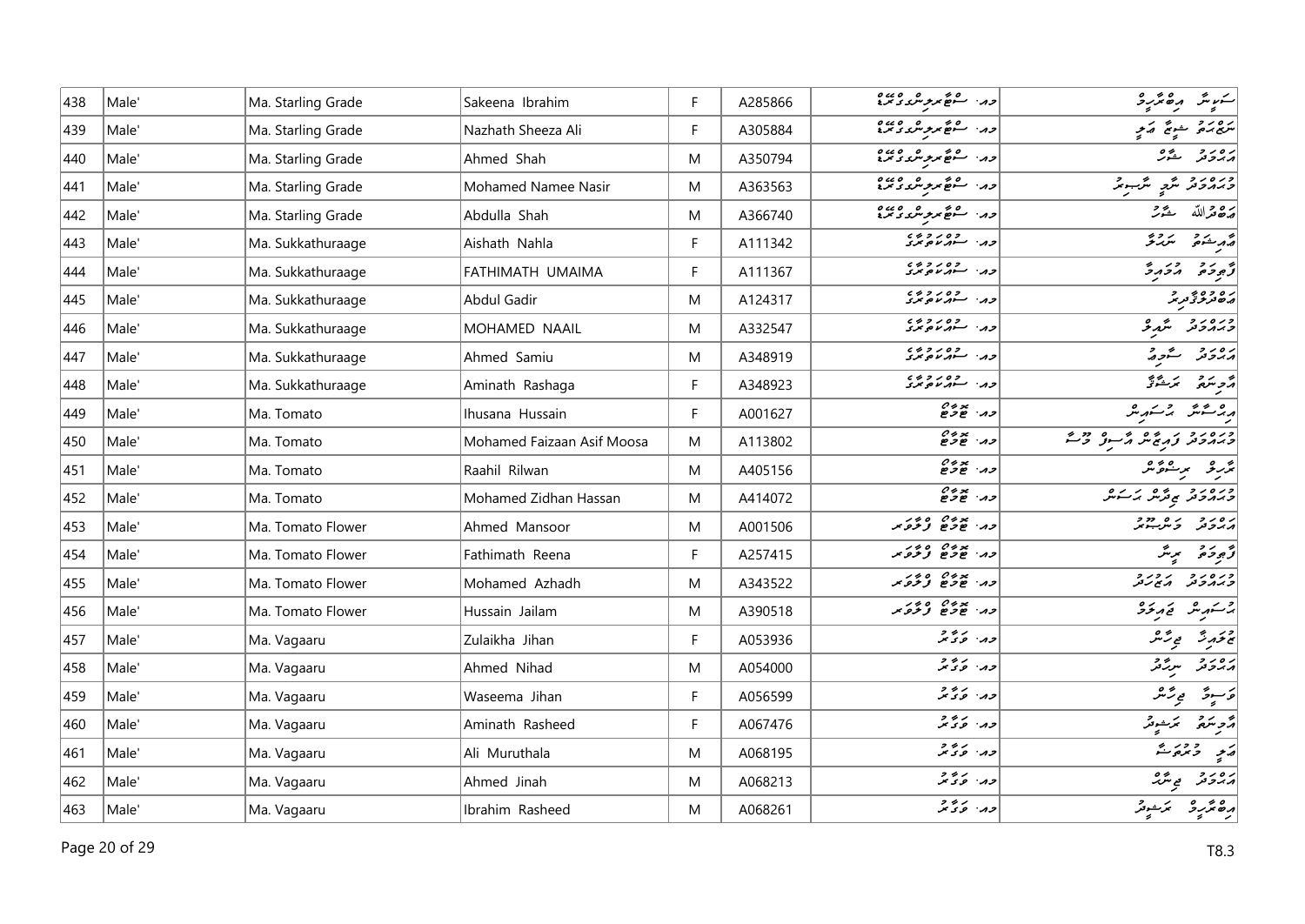| 464 | Male' | Ma. Vagaaru        | Ahmed Rasheed          | M           | A068262 | כון - פיציב                  | رەر<br>مەركى كەشىر                                                    |
|-----|-------|--------------------|------------------------|-------------|---------|------------------------------|-----------------------------------------------------------------------|
| 465 | Male' | Ma. Vagaaru        | Aminath Jihaan         | $\mathsf F$ | A068799 | נה יכביל<br>כ <i>ה פ</i> ציל | أزويته ويحتر                                                          |
| 466 | Male' | Ma. Vagaaru        | Aishath Jihan          | F           | A069094 | وړ کونو د                    | أقهر يئتمون ويرمش                                                     |
| 467 | Male' | Ma. Vagaaru        | Mohamed Nihad          | M           | A070370 | ود ودي                       | وره رو در بود                                                         |
| 468 | Male' | Ma. Vagaaru        | Ismail Jinaah          | M           | A153556 | נו נייני<br>כוי פציג         | وراءة ويؤدا ويترك                                                     |
| 469 | Male' | Ma. Vagaaru        | Mariyam Rasheed        | $\mathsf F$ | A262794 | وړ کونو د                    | رەرە كەشپەر                                                           |
| 470 | Male' | Ma. Vagaaru        | Fathimath Rasheed      | F           | A264672 | وړ کونو د                    | تزجوخا محمشوش                                                         |
| 471 | Male' | Ma. Vagaaru        | Hussain Jinah          | M           | A267971 | وړ کونو د                    | برسكريش ويتركز                                                        |
| 472 | Male' | Ma. Vagaaru        | Fathimath Jihana       | F           | A285416 | נה יכביל<br>כ <i>ה פ</i> ציל | وَجوحَهِ وِرَمَّدَ                                                    |
| 473 | Male' | Ma. Vagaaru        | Mohamed Aarish Ahmed   | M           | A333977 | י ז"ד בי                     | وره رو و محرث مده در حا                                               |
| 474 | Male' | Ma. Vagaaru        | Aishath Raaha Ahmed    | F.          | A342251 | כון - פיציב                  |                                                                       |
| 475 | Male' | Ma. Vagaaru        | Humaam Mohamed Nihad   | M           | A342786 | وړ کو دی تر                  | وو ورەرو سرگو                                                         |
| 476 | Male' | Ma. Vagaaru        | Huwaina Mohamed Nihad  | F           | A342789 | ود ودي                       | وی شهر و بره در و سرگرفر<br>ریح پر بر و بر پروتر                      |
| 477 | Male' | Ma. Vagaaru        | Seema Mohamed Majdhee  | F           | A350861 |                              | د در در در دور<br>در در در دور                                        |
| 478 | Male' | Ma. Vagaaru        | Ali Jinah              | M           | A350862 | وړ کونو د                    | وكو مي شركة<br>وكو مي شركة<br>وكو سر وكوري مي كريمة                   |
| 479 | Male' | Ma. Vavathi        | Yamanee Adam Zahir     | M           | A023024 | در ، ءَءَمِ                  |                                                                       |
| 480 | Male' | Ma. Vavathi        | Adam Zahir             | M           | A042224 | دە. ئەئەپە                   |                                                                       |
| 481 | Male' | Ma. Vavathi        | Sheba Adam Zahir       | F           | A056666 | دە. ئەئەپە                   | $\frac{2}{3}$ $\frac{6}{3}$ $\frac{6}{3}$ $\frac{6}{3}$ $\frac{6}{3}$ |
| 482 | Male' | Ma. Velavaru Villa | Ibrahim Haleem         | M           | A071072 | در و در در د                 | رەپرىر ئېچى                                                           |
| 483 | Male' | Ma. Velavaru Villa | Fathmath Thugaa Haleem | F           | A165666 | وړ٤ و څوندو څ                | و دو ده نود                                                           |
| 484 | Male' | Ma. Velavaru Villa | Azzam Haleem           | M           | A165814 | وړ٠ ورو پرو د                | رەپە رو                                                               |
| 485 | Male' | Ma. Velavaru Villa | Ahmed Affan            | M           | A340596 | وړ٠ وتوونروتر                | גפניק גפשים                                                           |
| 486 | Male' | Ma. White Lilac    | Sobira Ahmed           | F           | A059525 | در. ءَرِڠ دِدْءُ             | بتوريخ مددور                                                          |
| 487 | Male' | Ma. Wyuna          | Abdulla Sajid          | M           | A061114 | دە. بوممىگە                  | رەتراللە گەم <u>ى</u> تر                                              |
| 488 | Male' | Ma. Wyuna          | Hawwa Ahmed            | F           | A074935 | در وړش                       | رەپ رەرد                                                              |
| 489 | Male' | Ma. Wyuna          | Ahmed Faseeh Hassan    | M           | A336288 | ادر ورقمه                    | أرور وأربار أركاس                                                     |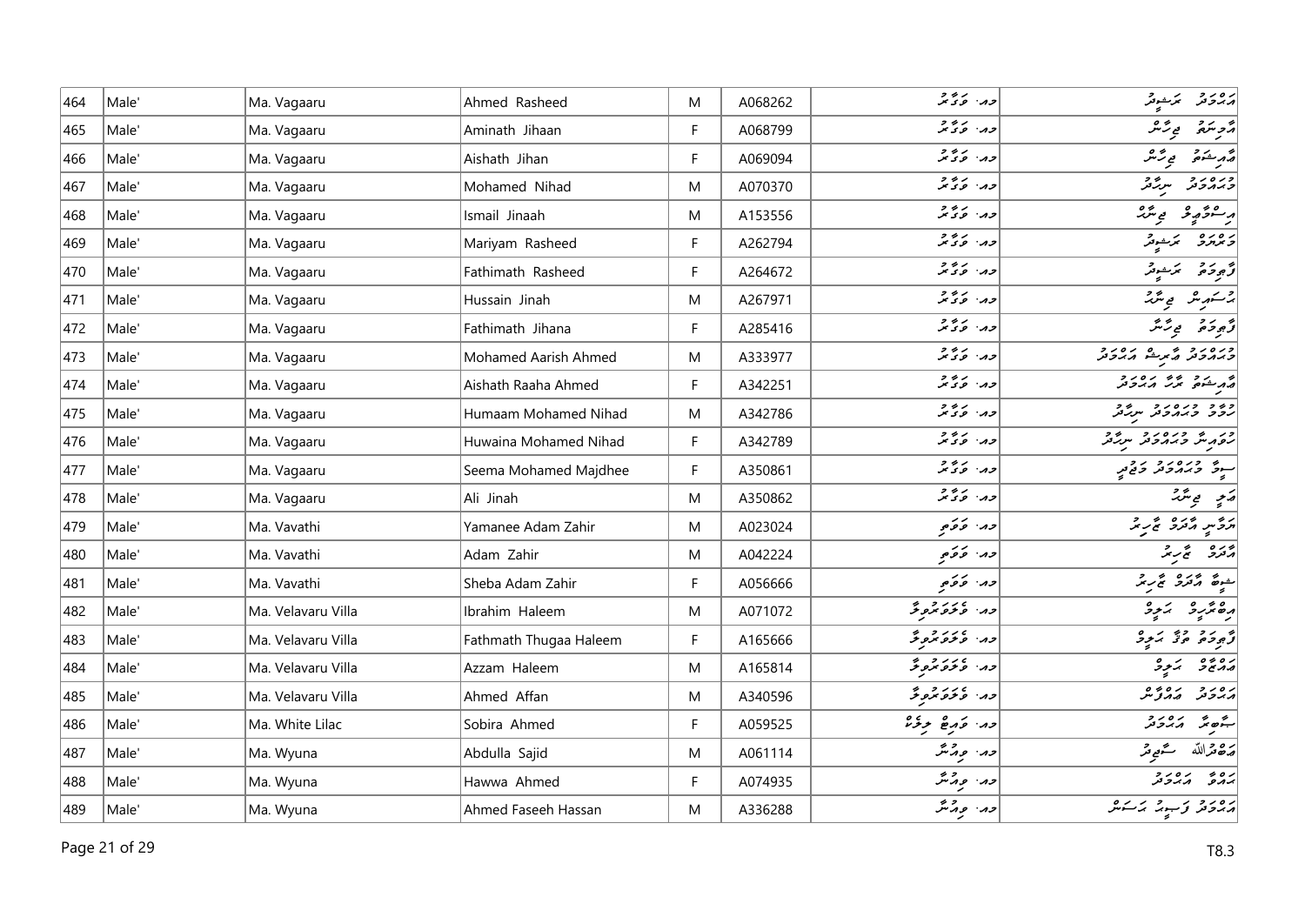| 490 | Male | lMa<br>Wyuna | <b>-+</b><br> Aminath <br><b>J</b> dic |  | '240 | 'حەر<br>. . | $\theta$<br>,, |
|-----|------|--------------|----------------------------------------|--|------|-------------|----------------|
|-----|------|--------------|----------------------------------------|--|------|-------------|----------------|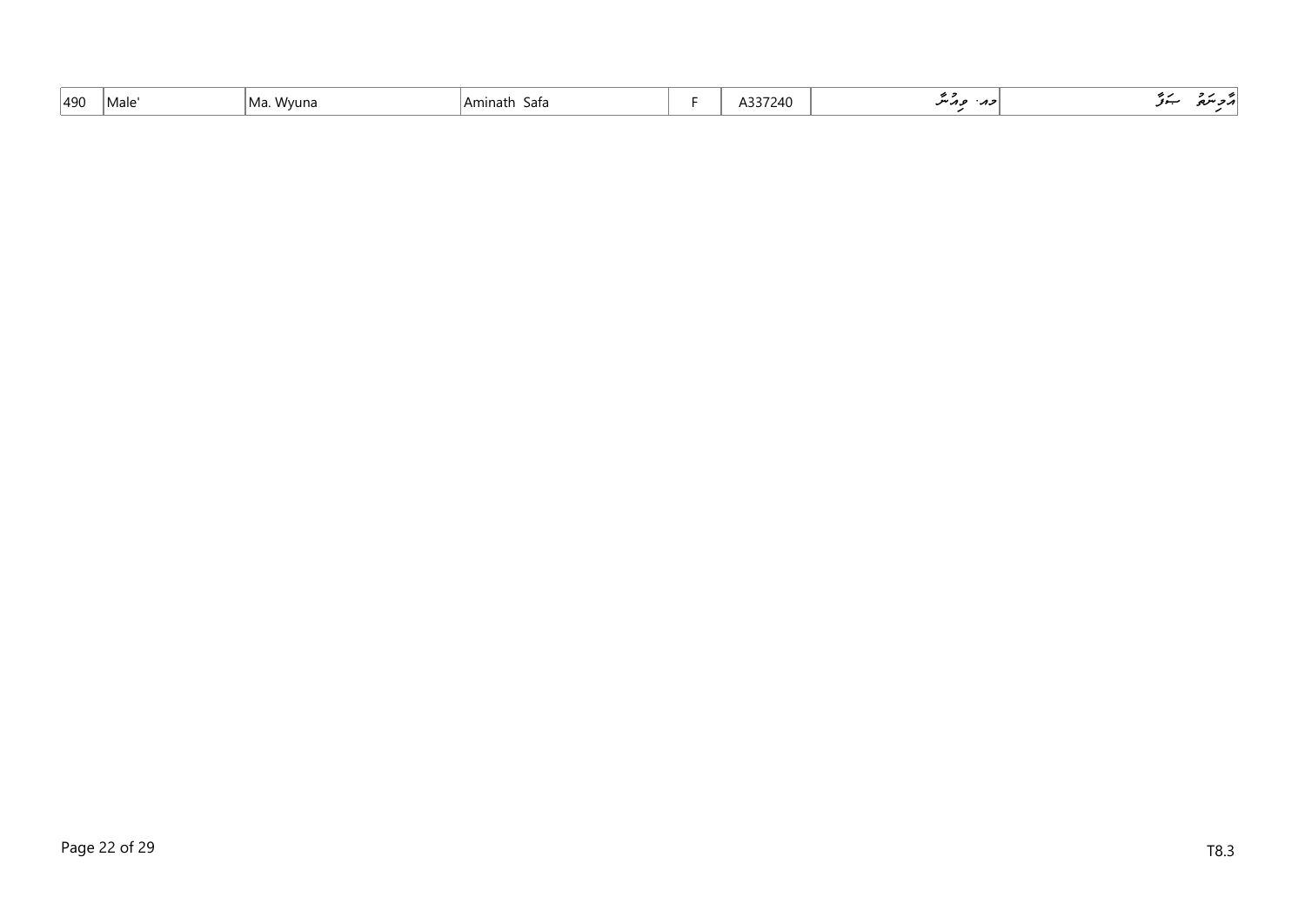## *w7qAn8m? sCw7mRo>u; wEw7mRw;sBo<*

| ' مرمر | 'يئرىثر: |
|--------|----------|
|        |          |
|        |          |
|        |          |

## *w7q9r@w7m> sCw7qHtFoFw7s; mAm=q7 w7qHtFoFw7s;*

| ىر تە | $\mathcal{O} \times$<br>$\sim$ | $\sim$<br>. . | لترنثر |
|-------|--------------------------------|---------------|--------|
|       |                                |               |        |
|       |                                |               |        |
|       |                                |               |        |

| انترنثر: | $^{\circ}$ | يبرهر | $^{\circ}$<br>سرسر |
|----------|------------|-------|--------------------|
|          |            |       |                    |
|          |            |       |                    |
|          |            |       |                    |

| ىرتىر: | 。<br>سر سر | .,<br>مرسر |
|--------|------------|------------|
|        |            |            |
|        |            |            |
|        |            |            |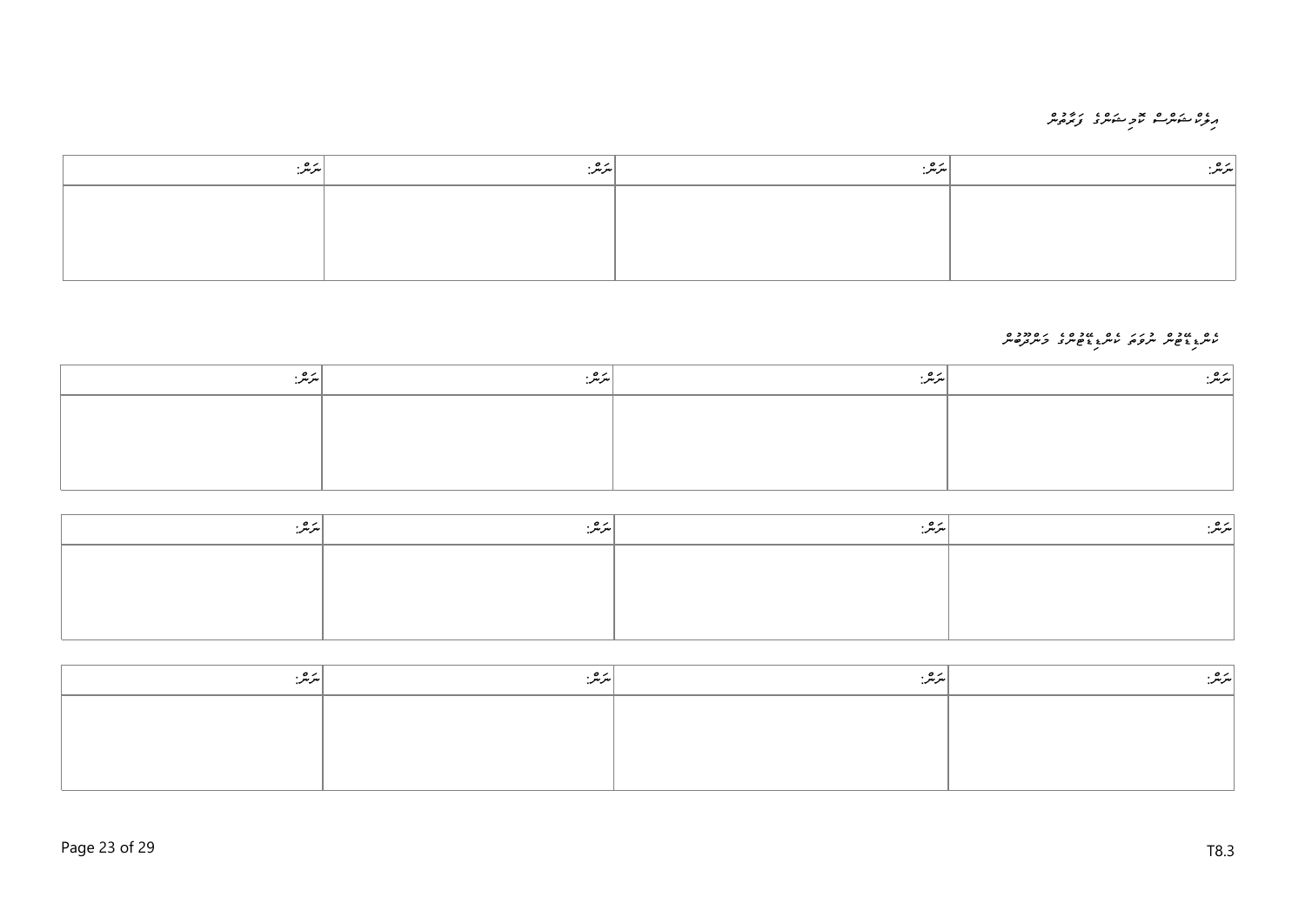| يزهر | $^{\circ}$ | ىئرىتر: |  |
|------|------------|---------|--|
|      |            |         |  |
|      |            |         |  |
|      |            |         |  |

| متريثر به | 。<br>َ سرسر ِ | يتزيترا | سرسر |
|-----------|---------------|---------|------|
|           |               |         |      |
|           |               |         |      |
|           |               |         |      |

| ىرتىر: | $\sim$ | ا بر هه. | لىرىش |
|--------|--------|----------|-------|
|        |        |          |       |
|        |        |          |       |
|        |        |          |       |

| 。<br>مرس. | $\overline{\phantom{a}}$<br>مر سر | يتريثر |
|-----------|-----------------------------------|--------|
|           |                                   |        |
|           |                                   |        |
|           |                                   |        |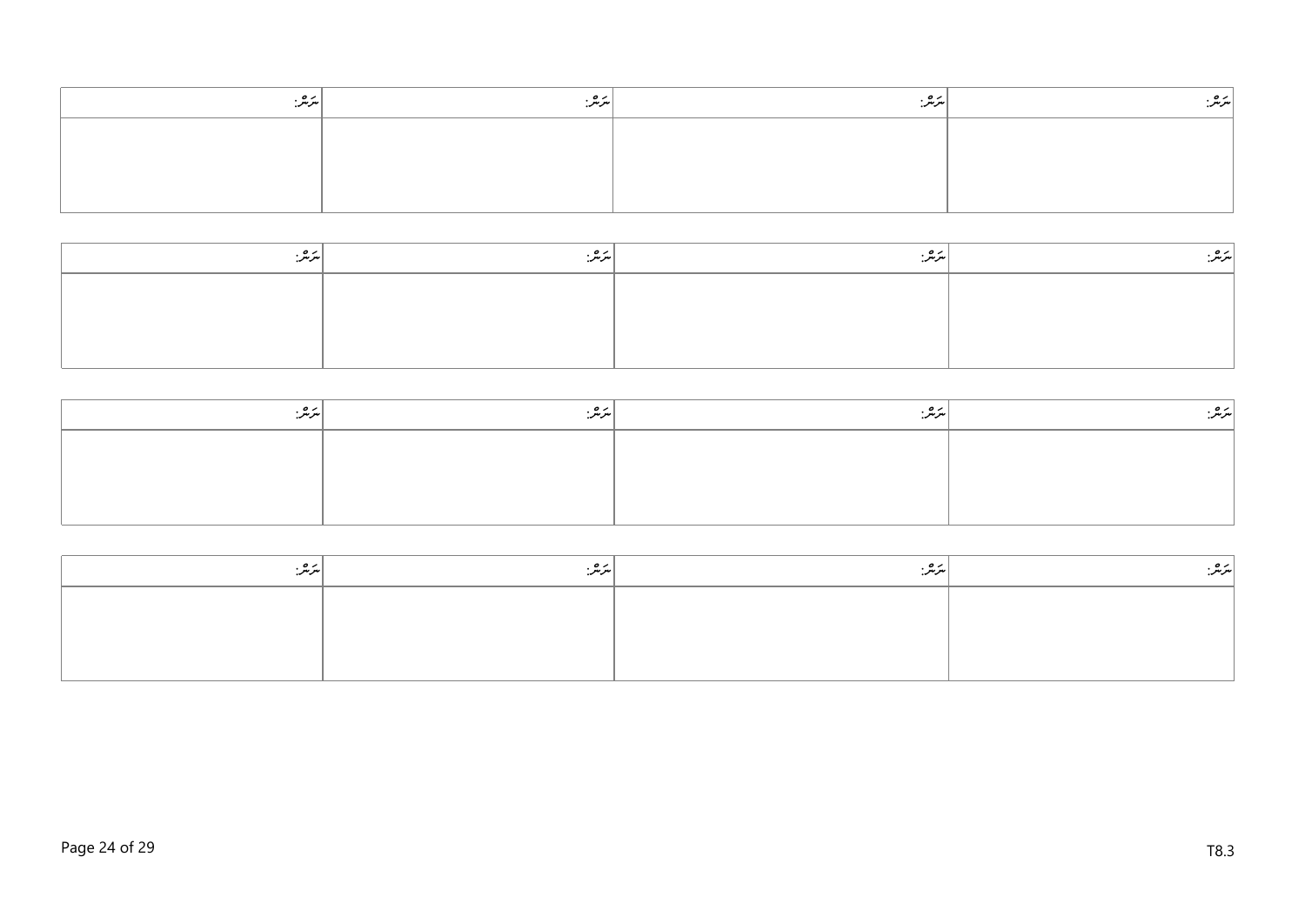| ير هو . | $\overline{\phantom{a}}$ | يرمر | اير هنه. |
|---------|--------------------------|------|----------|
|         |                          |      |          |
|         |                          |      |          |
|         |                          |      |          |

| ئىرتىر: | $\sim$<br>ا سرسر . | يئرمثر | o . |
|---------|--------------------|--------|-----|
|         |                    |        |     |
|         |                    |        |     |
|         |                    |        |     |

| 'تترنثر: | 。<br>,,,, |  |
|----------|-----------|--|
|          |           |  |
|          |           |  |
|          |           |  |

|  | . ه |
|--|-----|
|  |     |
|  |     |
|  |     |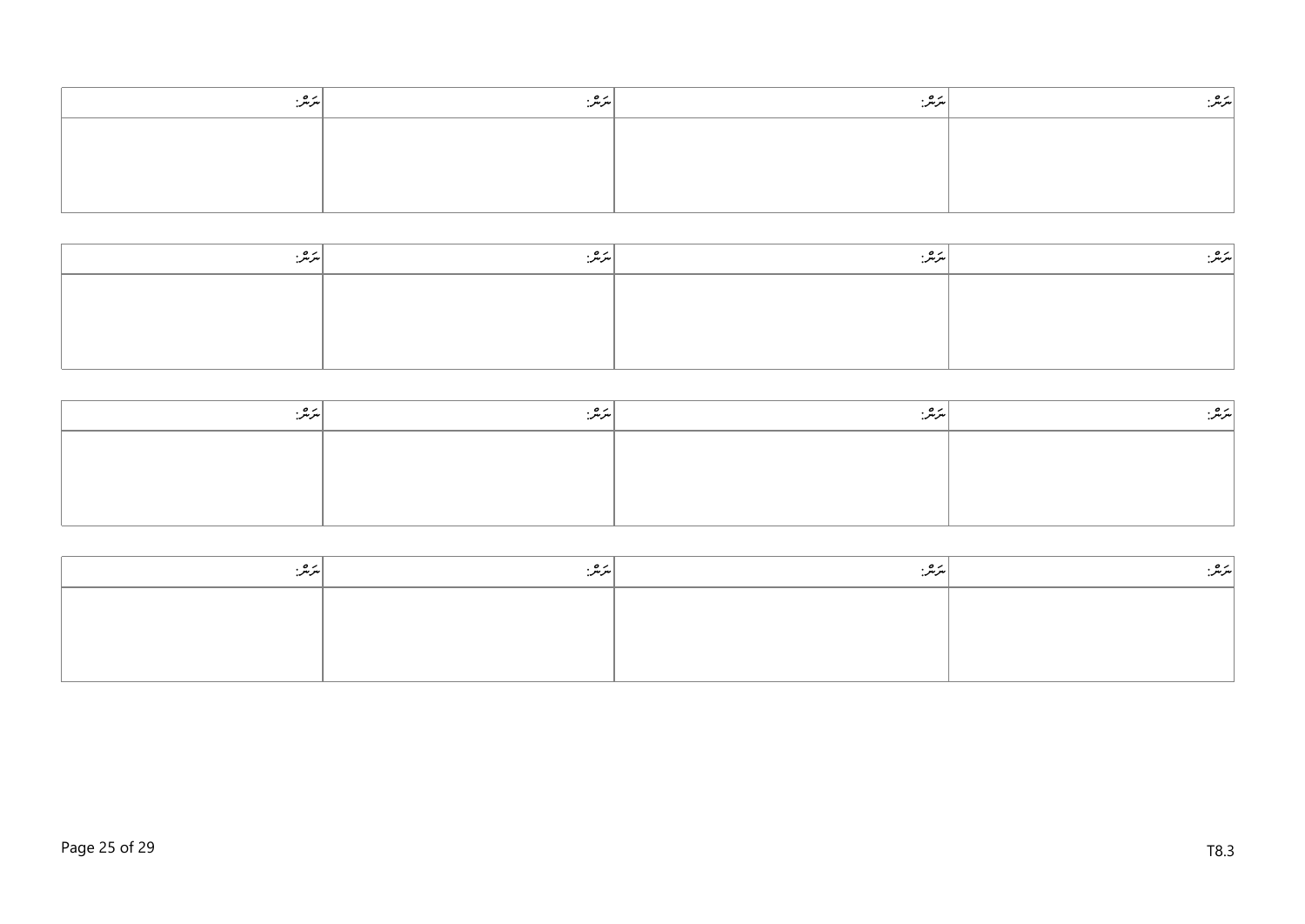| ير هو . | $\overline{\phantom{a}}$ | يرمر | اير هنه. |
|---------|--------------------------|------|----------|
|         |                          |      |          |
|         |                          |      |          |
|         |                          |      |          |

| ىر تىر: | $\circ$ $\sim$<br>" سرسر . | يبرحه | o . |
|---------|----------------------------|-------|-----|
|         |                            |       |     |
|         |                            |       |     |
|         |                            |       |     |

| 'تترنثر: | 。<br>,,,, |  |
|----------|-----------|--|
|          |           |  |
|          |           |  |
|          |           |  |

|  | . ه |
|--|-----|
|  |     |
|  |     |
|  |     |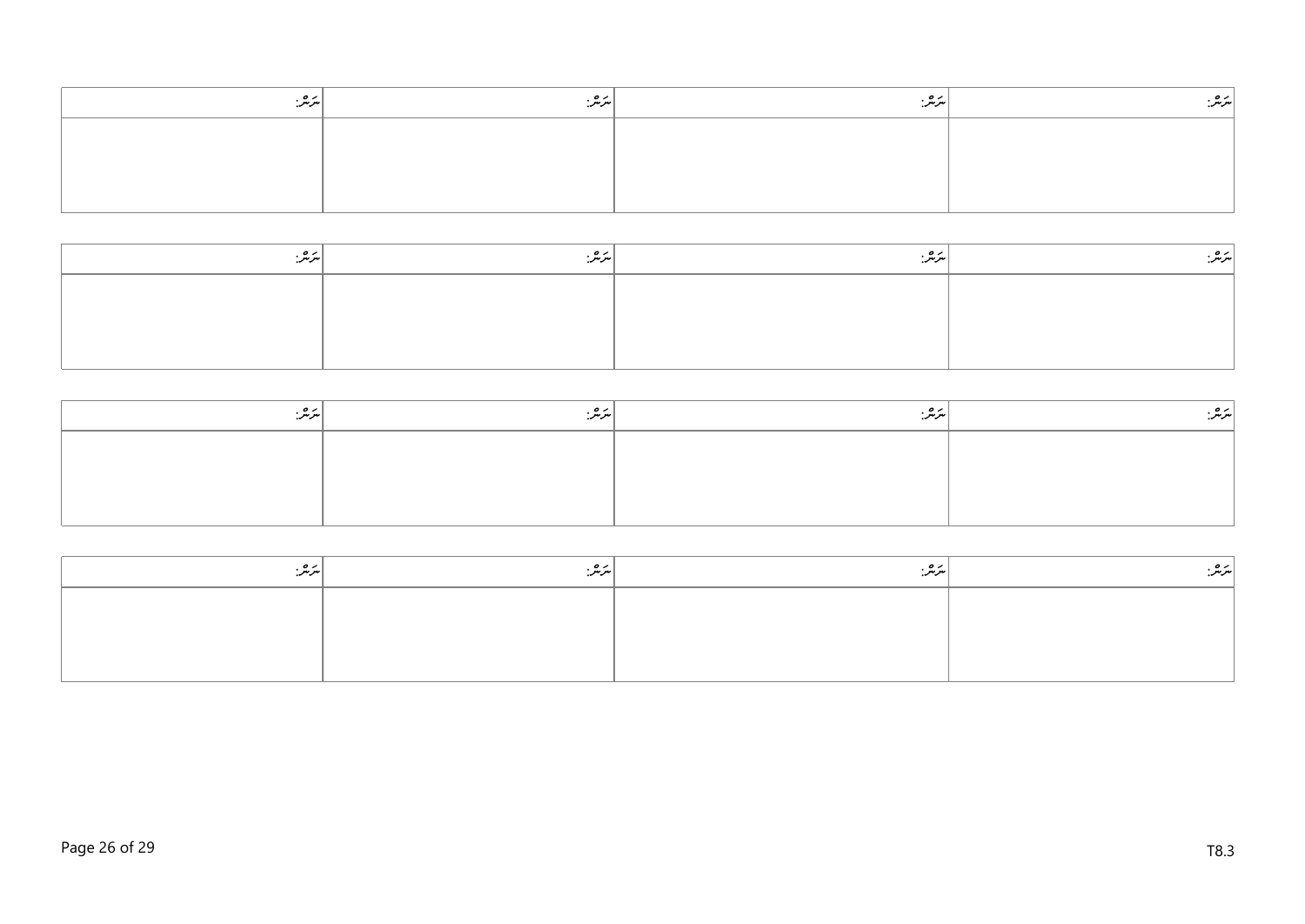| $\cdot$ | ο. | $\frac{\circ}{\cdot}$ | $\sim$<br>سرسر |
|---------|----|-----------------------|----------------|
|         |    |                       |                |
|         |    |                       |                |
|         |    |                       |                |

| يريثن | ' سرسر . |  |
|-------|----------|--|
|       |          |  |
|       |          |  |
|       |          |  |

| بر ه | 。 | $\sim$<br>َ سومس |  |
|------|---|------------------|--|
|      |   |                  |  |
|      |   |                  |  |
|      |   |                  |  |

| 。<br>. س | ىرىىر |  |
|----------|-------|--|
|          |       |  |
|          |       |  |
|          |       |  |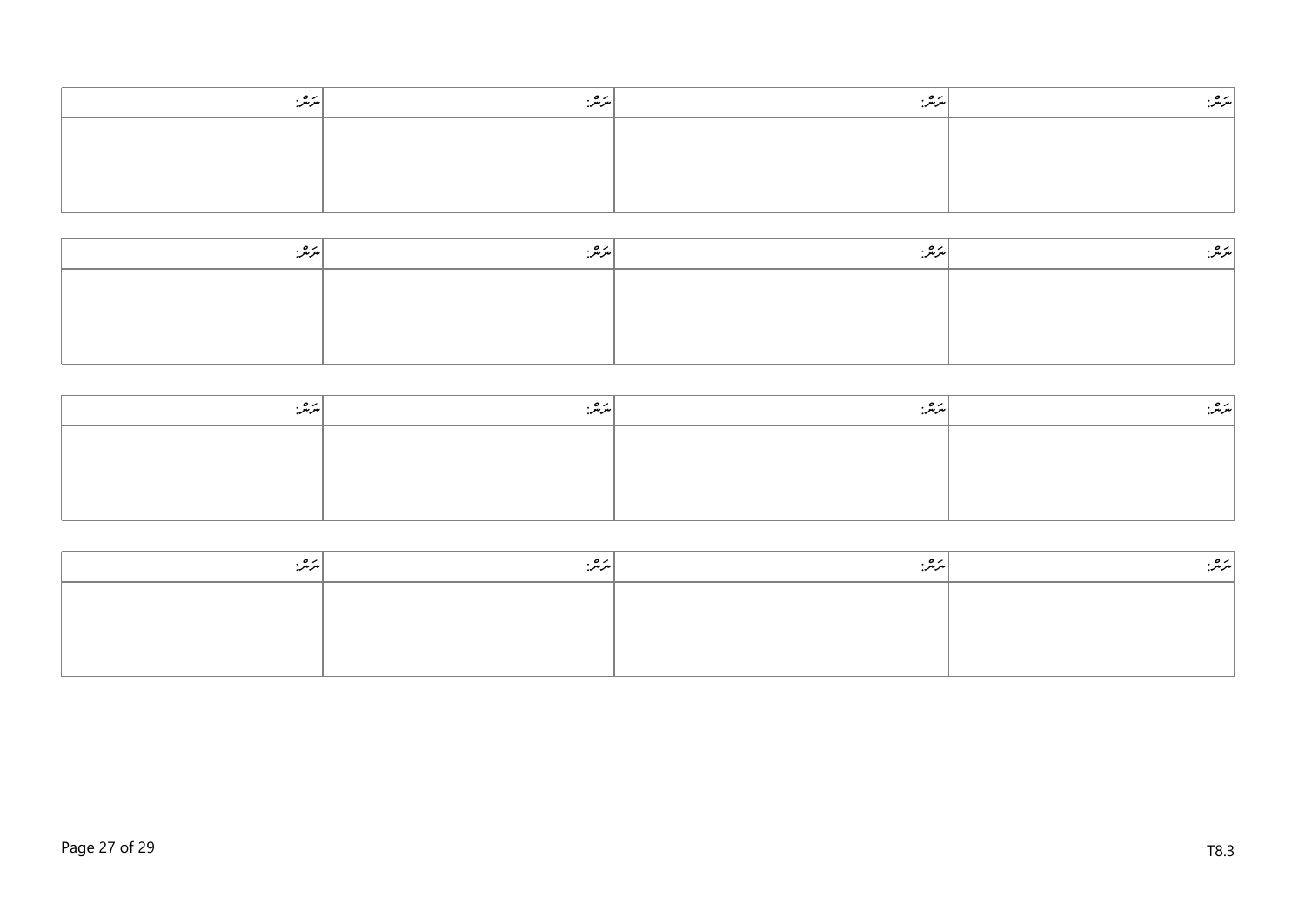| ير هو . | $\overline{\phantom{a}}$ | يرمر | لتزمثن |
|---------|--------------------------|------|--------|
|         |                          |      |        |
|         |                          |      |        |
|         |                          |      |        |

| ىر تىر: | $\circ$ $\sim$<br>" سرسر . | يبرحه | o . |
|---------|----------------------------|-------|-----|
|         |                            |       |     |
|         |                            |       |     |
|         |                            |       |     |

| 'تترنثر: | 。<br>,,,, |  |
|----------|-----------|--|
|          |           |  |
|          |           |  |
|          |           |  |

|  | . ه |
|--|-----|
|  |     |
|  |     |
|  |     |